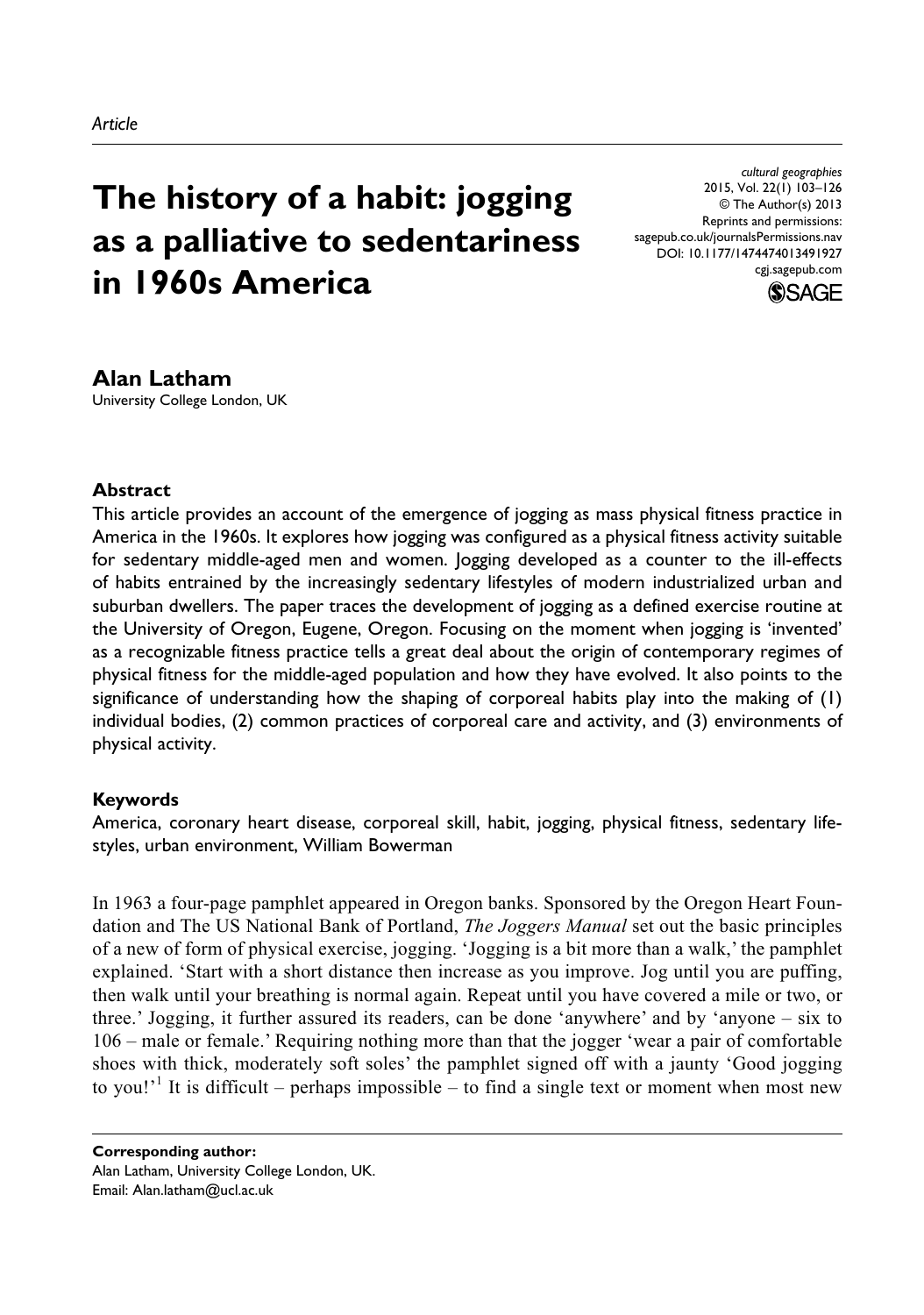mass practices of any kind are invented. However, this modest 250 word pamphlet, so brief that it fails to even outline the benefits that the prospective jogger might expect from her or his new exercise activity, is arguably a good candidate for marking the birth of jogging as a mainstream mass physical fitness activity in America. These days the jogger has become a ubiquitous urban figure – in North American, European, and Antipodean cities at least. Women and men joggers of all ages and shapes populate city walkways, parks and sidewalks such that their presence goes largely unnoted. The following pages offer a short account of the emergence of jogging as a mass physical fitness practice in America. In particular, they focus on how the prosaic act of 'jogging' was put together as a routine habit – one that could be easily learned and put into use without direct expert intervention.

Thinking about how jogging first emerged as a mass physical fitness practice in America – and how it was routinized as habit – is worthwhile for at least three reasons. First, while physical fitness practices have become ubiquitous within the contemporary urban environment, we know surprisingly little about how these practices came to be so embedded.<sup>2</sup> It is easy to forget that as simple a practice as jogging had to be invented. In the post WWII decades it was rare for American men or women over the age of 30 – outside of work – to partake in any physical activity more strenuous than yard work, bowling, golf, or light calisthenics.<sup>3</sup> Why did millions of such people suddenly take up vigorous exercise? And why jogging?<sup>4</sup> Second, as shall be seen, practices of physical fitness are not necessarily simply ways to a certain kind of body aesthetic (although of course they may well be that), they are also often enfolded into intricate regimes of somatic care and therapy that seek an accommodation with the socio-technological-environment within which their practitioners inhabit. As it developed in the 1960s, jogging was configured by medical experts and its layperson practitioners as an everyday palliative to the sedentary nature of much of modern American urban and suburban life. An increasing weight of medical evidence suggested that the corporeal inactivity associated with sedentary lifestyles had significant short- and long-term health impacts. As such, jogging was designed to counter the systematic diminution of necessary corporeal effort occurring throughout the urban environment – whether that be through the substitution of the automobile for walking, lifts and escalators for stairs, or television for more physically demanding pastimes. Again, this prompts the question why jogging? Why was jogging understood by large numbers of middle-aged Americans and their medical practitioners as a sensible solution to the problem of sedentarism? And, what relationship – if any – did this attempt at mass selfmedication have to then contemporary medical knowledge about the relationship between sedentary-ism and ill-health?

Third, and finally, thinking about the process of establishing jogging as a recognizable and coherent practice, both at the level of the individual and a community or society more generally, brings to the fore the question of how habit works on and through the sensate body – and how that work helps tie the social together. Much social theory understands habit as simply that which is routine – that which is not thought about, what is largely beyond intentionality and forethought, and indeed often that which is imposed from without.<sup>5</sup> However, habit can also be understood in a more productivist vein as containing within it a certain embodied 'intelligence' about the world. Habits of all different kinds help organize how people interact with and make sense of the field of action they find themselves within. Rather than simple empty repetition they can also act as a prime for action. And as such, habit, or rather the cultivation of certain kinds of habits, can be generative in all sorts of ways. Attending closely to specific habits and the ways those habits unfold over time might tell a great deal about how certain patterns of inhabitation come to possess a certain solidity, or sense of taken for granted-ness. Thinking how habit works on the body also invites us to ask how habits get formed, how habits come to persist over time, how they fade away.<sup>6</sup> As an exercise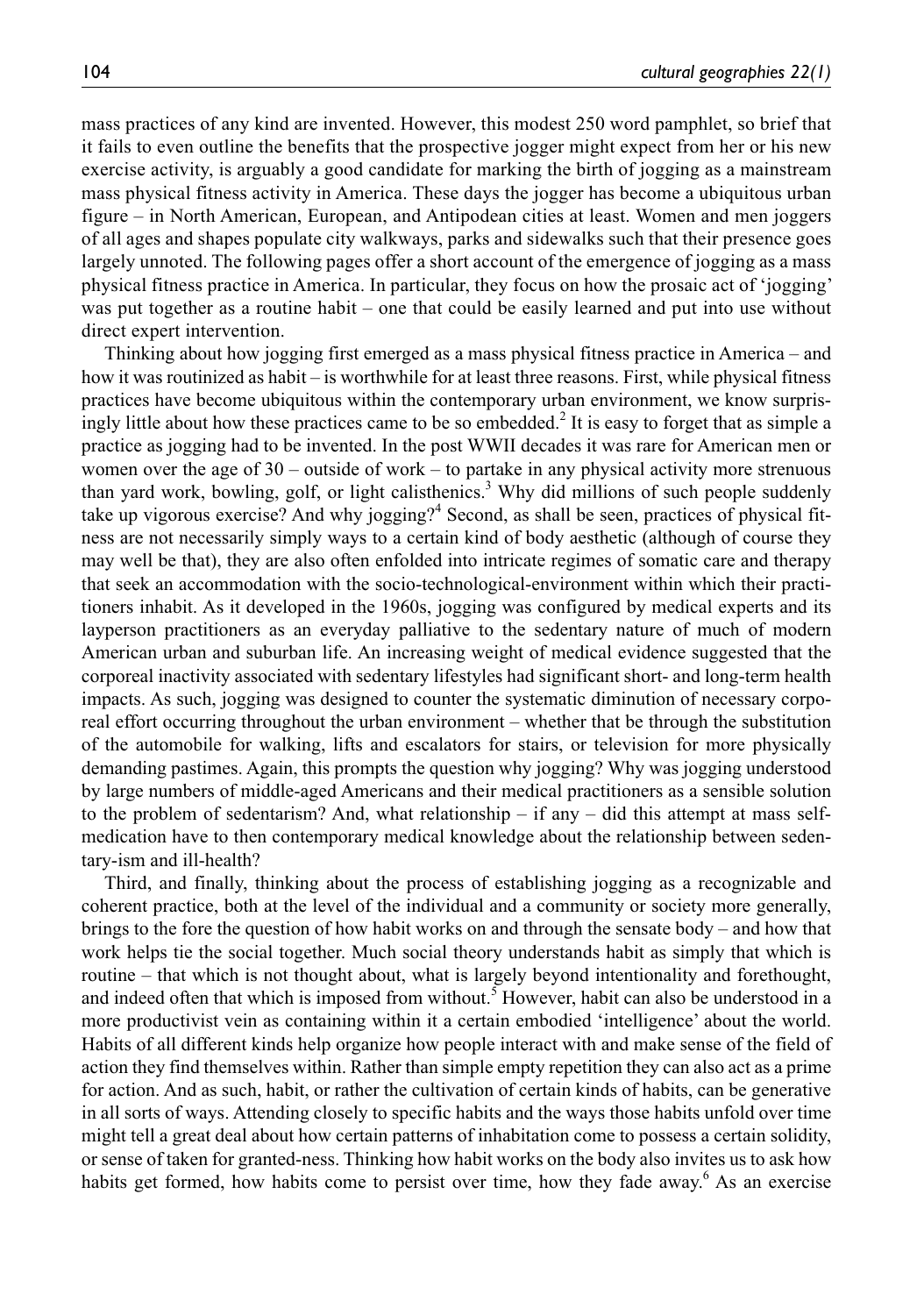practice, jogging is remarkable not just for its ubiquity but also for its longevity. The way people jog now is not in essence all that different to how they did so 40 or 50 years ago. This longevity is a product both of the distinctive ways that the practice of jogging works with the nascent corporeal capacities of the sedentary individual, and the intuitive intelligibility of the way it configures a 'solution' to the problem of sedentarism.

The following sections will trace out the development of jogging as a structured 'regulated' fitness program at the University of Oregon, Eugene, Oregon.<sup>7</sup> Led by William J. Bowerman, the author of the *Joggers Manual* mentioned above, working with the cardiologist Waldo Harris, the project also enrolled a diverse range of other experts from the University of Oregon and elsewhere, along with hundreds of ordinary men and women, participants in a series of controlled trials exploring what effects the development of a regular jogging habit had on previously sedentary bodies. This was a process that culminated in an article outlining the benefits of jogging in the influential *Journal of the American Medical Association*, along with the publication of a book, *Jogging: A Physical Fitness Program for All Ages*, syndicated in the widely distributed *This Week Magazine* and published by the New York publishing house Grosset  $\&$  Dunlap, which eventually went on to sell over a million copies.<sup>8</sup>

## **Sedentary habits and an epidemic of heart disease and other maladies of affluence**

On 1 November 1961, Seymour Lieberman, an attorney at law, sat down at his desk in Houston, Texas and composed a letter to William Bowerman, Professor of Physical Education and University of Oregon track and field coach. In his letter he asked Bowerman to endorse the regime for heart and bodily fitness that Lieberman had developed. A former Loyola University track athlete and sitting member of the governing board of the US Track and Field Federation, the 51-year-old Lieberman was a self-styled 'lecturer on physical fitness' and keen advocate of the unusual idea that physical exercise was an antidote to heart disease and other ailments of middle and later life. 'I am convinced,' Lieberman wrote in a 10 page precis titled 'The Dance of Socrates' accompanying his letter, 'after exhaustive study and practice that this simple exercise – requiring only five minutes of your time in the morning and another five at night – will lengthen your life, decrease considerably your chance of suffering a heart attack, reduce your weight, make you as muscular as you have any reasonable wish to be; in short make you what the average American male is certainly not; physically fit.<sup>39</sup> Based around observations on how boxers and football players prepare before a bout or a game, Lieberman's regime had the beauty that it could be done anywhere, in a bedroom, living-room, hall, even in a hotel room.

Start the exercise by running slowly, no faster than a walk. You are merely attempting to run in slow motion, to move leisurely . . . The ball of the foot hits the floor first and then the heel comes down. Keep the rest of your body limp like a rag doll. Your arms and fingers shake along the flesh and muscles of your body. Move to and from a certain point in your living room or hallway. Every fourth or fifth stride, roll your head on your shoulders . . . After two minutes of jogging, your heart will increase. A normal pulse of 70 may go up to 120 or more, after five minutes. This is good . . . Jogging for five minutes gives the entire body exercise equivalent to thirty minutes of bending stooping or any other type of exercise imaginable. The perfect Exercise!

This is the 'Lieberman Trot' (subsequently jauntily rebranded in a four sided self-published pamphlet as 'Lieberman's Rhythmical Jogging').<sup>10</sup>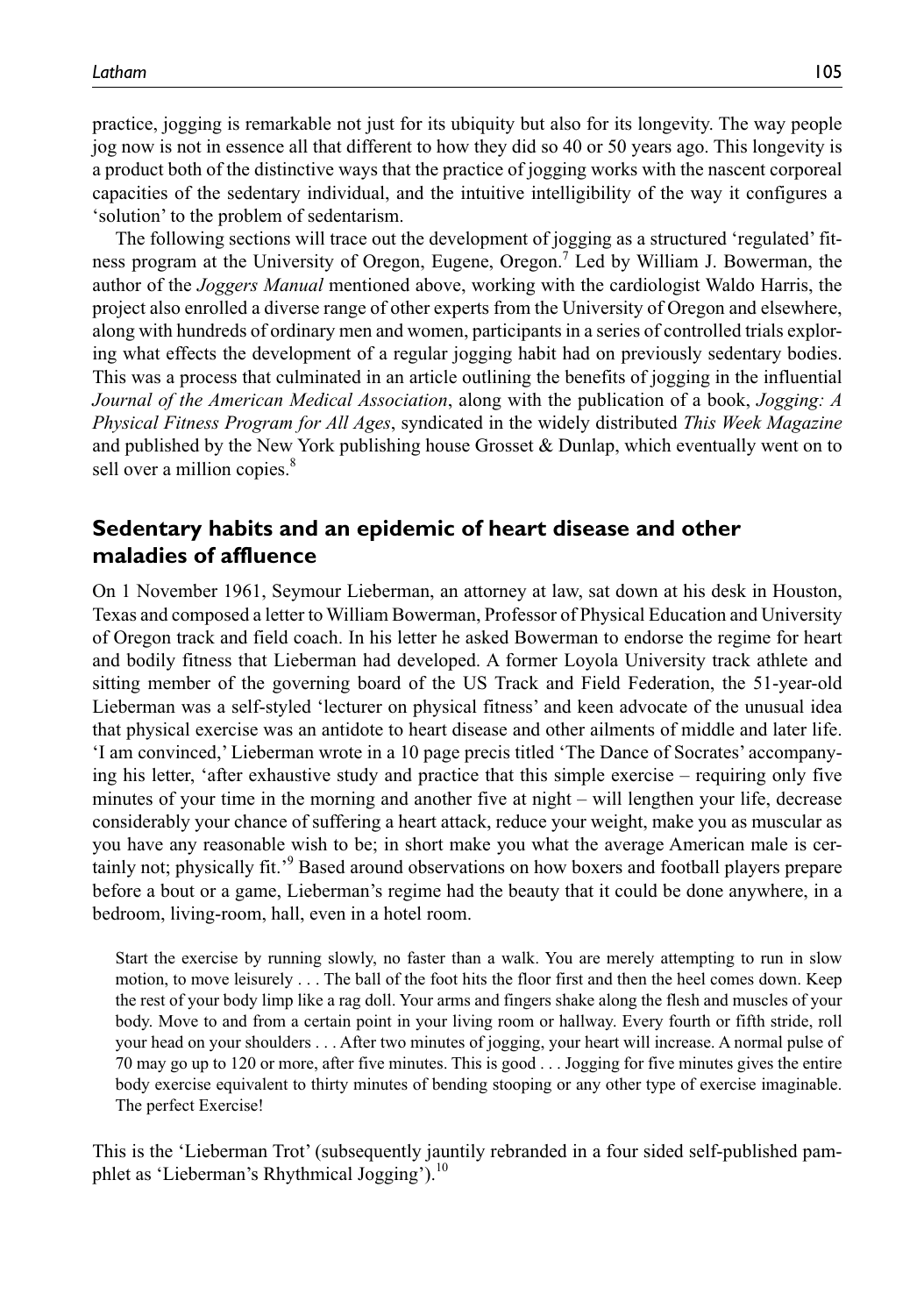

**Figure 1.** Lieberman's Rhythmical logging. *Source*: Courtesy of the University of Oregon Special Collection and University Archives.

Lieberman was not alone in his concern for the health and fitness of America's adult population, especially that moving into the physical comfort of middle age. In 1955 the national magazine *Sports Illustrated* devoted an article to the physical 'conditioning program' developed by Professor Thomas Cureton, to return somnolent middle-aged men to youthful vigor. Cureton, head of the Physical Fitness Research Laboratory at the University of Illinois had developed his program after testing the physical fitness of 20,000 men and women and discovering the vast majority chronically unfit. 'Once the sedentary man passes 30,' the article warned, 'he begins to take a physical nose dive. Thousands of microscopic blood vessels that carry oxygen and nutrients to the muscles, lungs and heart and other organs slowly fall into disuse. "The key to turning back the clock on physical aging," says Dr Cureton, "is to force open and use those blood vessels"<sup>11</sup>

Hans Kraus, advisor to President Kennedy's Council on Physical Fitness, and Wilhelm Raab, director of the Cardiovascular Research Unit at the University of Vermont, went further. They were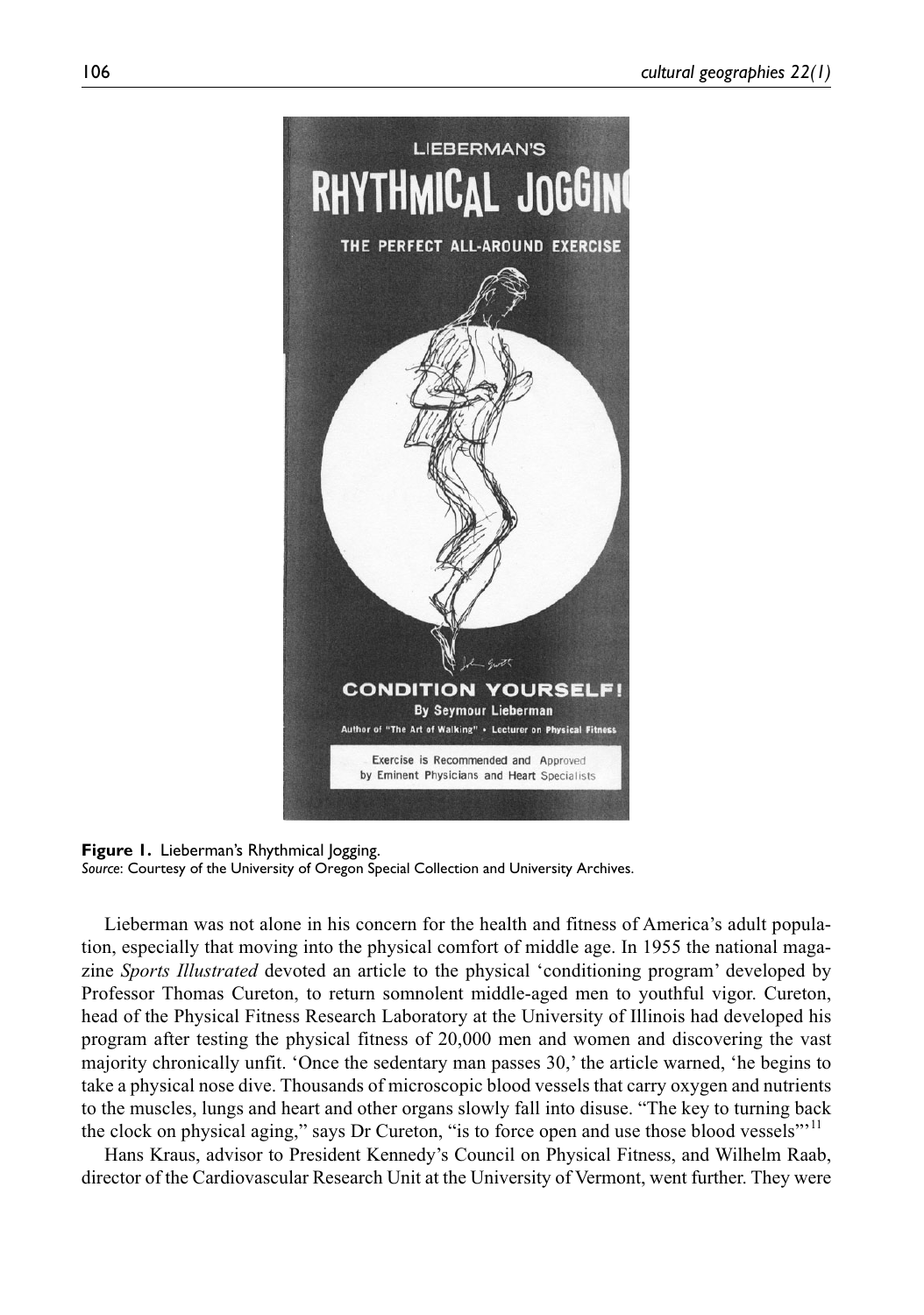convinced that the decline in physical effort in everyday life had created a new class of disease; hypokinetic disease – diseases of under exercise: $12$ 

When we analyze our daily lives, we can see how the active function of our muscles has been taken over step by step by labor-saving devices. We do not walk, but ride; we do not climb stairs, but use elevators; we do not lift anything of any weight, but we have devices that do that lifting for us. Most of the chores that used to require a certain amount of physical activity have been taken over by machines. We do not mow our lawns by pushing a lawnmower – it has become motorized. We have pushbutton heating, we have vacuum cleaners, we have dish washers. In short, we do not move at all.<sup>13</sup>

Hypokinetic disease was not a single malady, rather it encompassed a host of interconnected illnesses from cardiovascular diseases, to lower back pain and psychiatric disorders that affected those who were physically inactive.<sup>14</sup>

Central to the arguments of Kraus and Raab, Cureton, and Liebermann, and others like them, was that the routine habits of Americans had become pathogenic.<sup>15</sup> 'It is a sad medical fact,' Lieberman wrote,

that in the next 12 months 9 million people will have their first heart attack. Most of them will be men. It was depressing thoughts such as that one that plagued me at age 35. I began adding up three score and 10, deducting the difference and figuring the odds. I was constantly suffering with pains in my back, with sore shoulders and aches here and there. I had gained 25 pounds in 10 years. Not much, but on my 5-10 frame it didn't look good.<sup>16</sup>

The health crisis was that Liebermann was not alone in his failing middle-aged body. Rather his ailments were the product of habits of living woven (so it seemed) thickly into the fabric of the modern American and Western European environment. 'High living standards, industrialization, urbanism, the rise of professions, of white-collar employment, reduction of physical effort in work and life generally – these social forces appear to make up the epidemic constitution of coronary heart disease, and represent the successes of our society, not the failures,' the University of London epidemiologist Jerry Morris told the second International Congress of Cardiology in Washington, DC in 1956. 'We thus seem to be dealing with what, as a mass phenomenon, may be a new kind of maladaption between men and their environment.<sup>17</sup>

Lieberman constructed his argument through his own personal tale of decline and physical rediscovery – following established 19th century America tropes of self-improvement and personal responsibility.18 Scientifically oriented medical researchers like Morris, Kaus and Raab, and Cureton, however, mobilized more sociologically and epidemiologically sophisticated arguments. Having largely conquered diseases of infection and nutritional insufficiency, they argued that the problems of ill-health and disease facing wealthy industrialized societies such as America in the 1950s and early 1960s were qualitatively different to previous eras. The incurable diseases modern medical practitioners faced were now products of the strived for *benefits* of wealth and industrialism. Diseases such as coronary heart disease, hypertension, and many cancers were novel in having their origins in the super-abundance that accompanied an urbanized industrial society. These diseases were also novel in not having a simple easy to isolate etiology. Their causes were in the statistical language that wove through much of this writing, 'multi-factorial.' So, while the leading expert on heart disease Paul Dudley White proclaimed that a 'great epidemic' of heart disease was sweeping through post WWII America he could suggest little to immediately curtail it.<sup>19</sup> What was more, in addition to their etiological opaqueness, the diseases only manifested themselves over years or even decades. Because these diseases of affluence developed over long periods of time, and because they seemed to be the product of some indefinite mix of etiological factors, the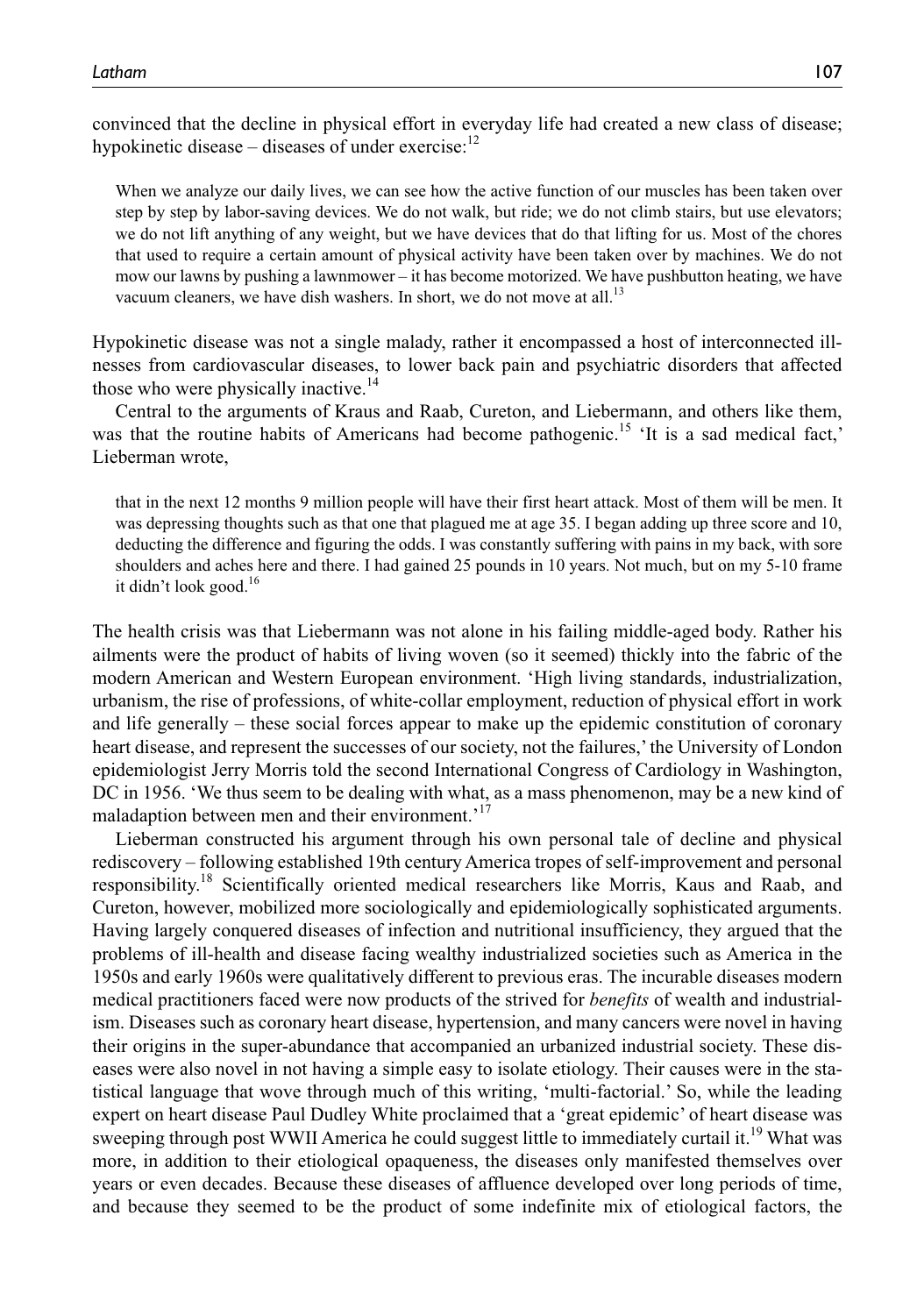greatest possibilities for the control and prevention of these diseases appeared to be altering the underlying behavioral habits of those susceptible to these diseases − getting rid of those habits that generate disease, and engendering those that prevent it. Acting onto everyday habits of eating, travelling, working, relaxing, socializing even, was becoming the new frontier of public health. The question, then became threefold: (1) which habits needed uprooting and which fostering; (2) how to bring those habits which were dangerous into awareness; and (3) how to foster new or altered habits that were beneficial? $2^{20}$ 

## **A different approach to physical fitness, running as an everyday habit**

Bowerman responded warmly to Lieberman's November letter. He had, he wrote, started doing '"The dance of Socrates" type exercise' each morning and 'was very much impressed with it.' The 'program,' he assured Liebermann, 'has tremendous possibilities for the forty plus population.' In fact, he was thinking of introducing a physical fitness program for faculty at the university based on 'The dance of Socrates.' Bowerman never got around to organizing his faculty session. It was a different set of circumstances that pushed him into spearheading a program of physical fitness.

In January 1963 Bowerman returned from a month touring New Zealand with the University of Oregon track team. The *Eugene Register Guard* was keen to hear how the team had fared.<sup>21</sup> Bowerman, however, wanted to talk about 'jogging.' Bowerman had travelled to New Zealand principally to see the techniques through which Arthur Lydiard – a self-educated, amateur track coach, who trained a host of Olympic middle and long distance champions – had produced so many exceptional athletes.<sup>22</sup> Early Sunday morning on the second week of his stay Lydiard took Bowerman to a meeting of the 'Auckland Joggers Club.' Founded in February by Lydiard and the businessman Colin Kay (a gone to seed former New Zealand Empire Games athlete), the 'Joggers Club' had been created to foster a community where men of all ages could run together to develop their physical fitness.23,24 The club had settled into a routine of Sunday morning 'pack jogs' in Cornwall Park in the south east of the city. These pack jogs were based on the British 'harrier' cross-country group training tradition, but stripped of any competitive element. The point was to complete the 'jog' not to beat one's fellow joggers to the finish.<sup>25</sup>

Lydiard invited Bowerman to jog along with the slowest group. 'I set off happily with the pack for the jog around Two Pine Mountain [actually One Tree Hill],' Bowerman recalled in an early draft of *Jogging*:

I did quite well for the first half mile. Then, just as I was beginning to feel a little winded and expect a slightly slower pace, the group turned up to cross a shoulder of the mountain without any slackening at all. By twos and threes the joggers passed me, helping me work from the middle to almost the tail end of the crowd. Then I noticed a nice gentleman graciously matching his pace to my own . . . By the time we had reached the mid-point of the trail, he led me on a short-cut down the mountain which brought us back to the finish at almost the same time as everyone else. It saved public embarrassment, but not private.<sup>26</sup>

Bowerman had been confident he would be able to keep  $up$  – after all, along with his dance of Socrates he also spent his days as a track and field coach demonstrating 'techniques and practice training routines, including at least a mile or two of running a week.<sup>27</sup> So, the fact that a 74-year-old man with no athletic history – who it turned out had previously suffered three heart attacks – had slowed down for the 51-year-old track coach was a bit too much to bear. 'The slipshod way I had been exercising – when there was time – and about as much as I felt like at any given time, was not doing the job,' Bowerman concluded.28 He was going to have to get serious. So, drawing on his own physiological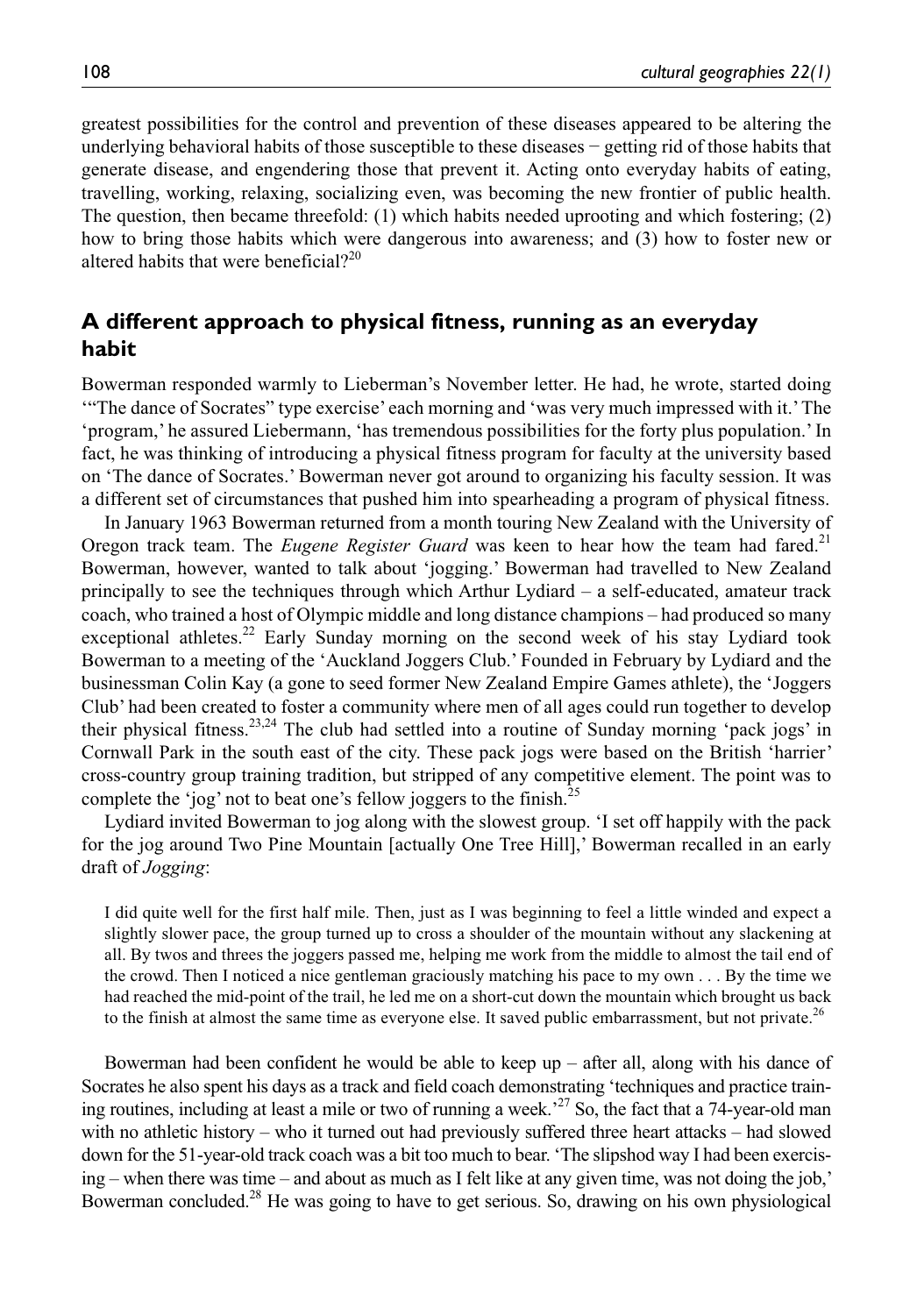

**Figure 2.** Auckland joggers, Cornwall Park 1963 – Andy Steedman center. *Source*: G. Gilmour, *Run for Your Life: Jogging with Arthur Lydiard* (Auckland: Minerva, 1965), facing p. 31.

expertise in training athletes, and borrowing from some of Lydiard's ideas on jogging, Bowerman devised – just as he would for his athletes – an exercise schedule to get himself into physical shape.

His schedule for the first two weeks was:

Monday: Jog 4 minutes, walk to recover. Repeat 6 times.

Tuesday: Stretching exercises, 5 to 10 minutes brisk walk.

Wednesday: Lydiard Fartlek, 20 minutes.

Thursday: Stretching exercises, 5 to 10 minute walk.

Friday: Jog 8 minutes, walk to recover, repeat twice. Jog 4 minutes. Walk, easy.

Saturday: Long easy run

Sunday: rest.

Sticking to this regime for four weeks, Bowerman left New Zealand with his waist reduced by three inches and able – he claimed – to partner Lydiard on a 20 mile run through the McKenzie country.29 It was about this transformation that Bowerman wanted to tell Jerry Uhrhammer – *The Register Guard* sports reporter – when he rang to ask him about his time in New Zealand. Liebermann might have had the right idea. Middle-age men might need physical exercise. To do this effectively they need to get their heart rates up. But the kind of fitness a middle-aged or indeed elderly man or woman could achieve through jogging in the manner of Lydiard's joggers was of a whole different order to that achieved by trotting around one's living room in 'soft slippers' doing 'the dance of Socrates.'<sup>30</sup> The vigor of the 74-year-old Andy Steedman who helped Bowerman on his first Auckland jog seemed a testament to that – as did the physical vigor of all the men, many of them like Steedman recovering heart patients, out running with the Auckland Jogging Club. Indeed, taken together Lydiard's men seemed compelling proof that jogging improved the physical health of middle-aged sedentary men. So, having first introduced *Register*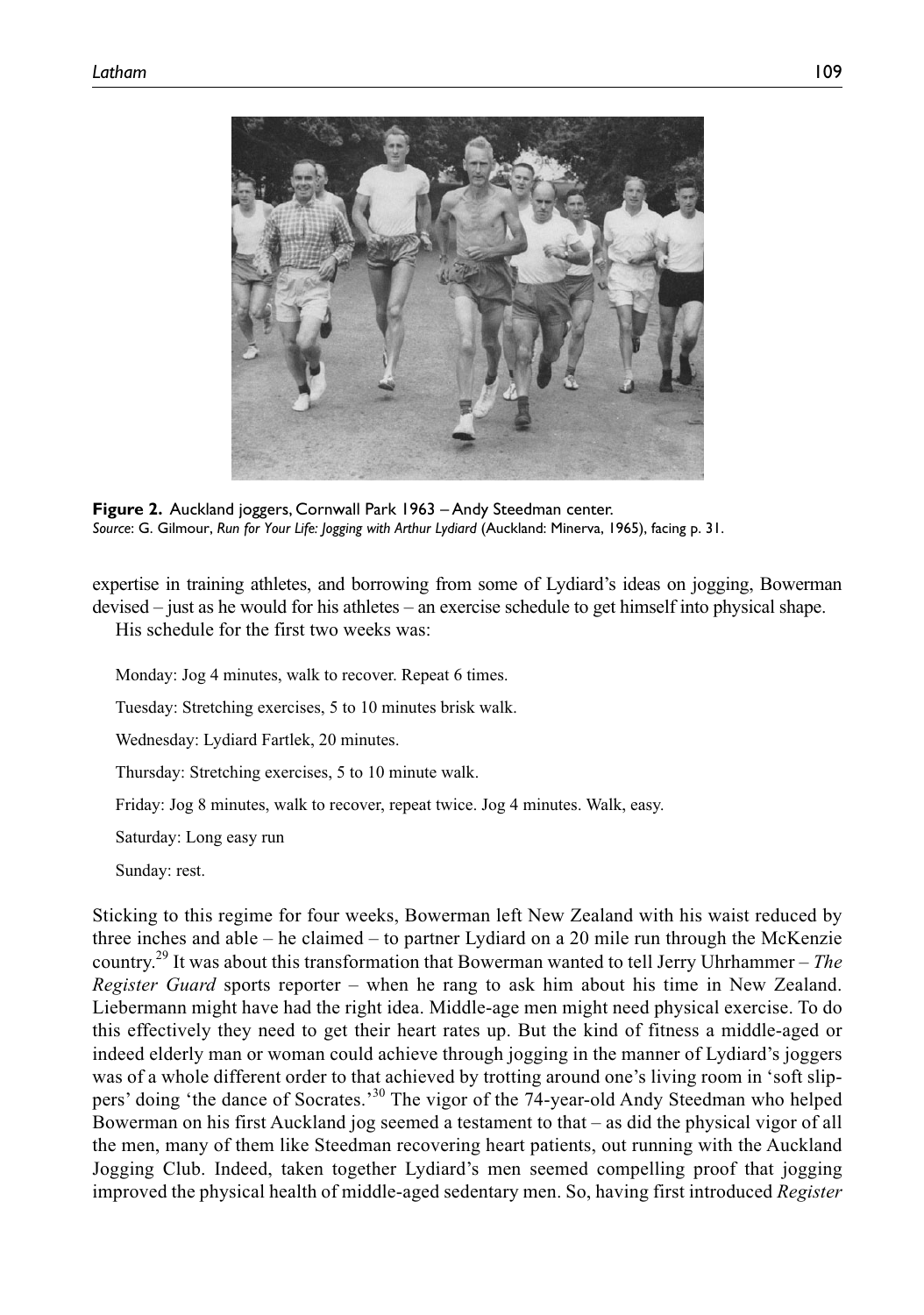

**Figure 3.** Eugene Joggers University of Oregon, early 1963. *Source*: Gilmour, *Run for Your Life: Jogging with Arthur Lydiard* (Auckland: Minerva, 1965), facing p. 95.

*Guard* readers to the concept of jogging, on 30 January 1963, Bowerman invited them to join him down at the University of Oregon athletics track to form Eugene's own joggers club.<sup>31</sup>

### **Strenuous exercise, a dangerous habit?**

Jogging swept through Eugene like a fever, despite the fact that Bowerman was launching his campaign in the dead of an Oregon winter. 'The first day about 200 showed up at the track; the second day about 300; and the third day about 1,500,' Bowerman recalled, writing to the New Zealand journalist Garth Gilmour (who was gathering material for a book on Lydiard's jogging). 'It got completely out of hand. I told the people to go home until I could work out some programs.'32 His first stab at a program was the *Jogger's Manual*. 33 This offered only minimal advice on how to learn how to jog. 'Jogging,' it informed the reader, 'is a bit more than a walk. Start with a short distance (50-100-150 yards), then increase as you improve.' That was it. Go out, jog for a bit. Then try and do a little more the next day.<sup>34</sup> *The Runners Manual* was not a training schedule in the sense Bowerman had used to get himself fit, nor like those he used for his University of Oregon runners. It did include a six-week chart where the nascent jogger could log his or her progress – the simple repetitive act of filling in this log offered a pathway towards becoming a proficient jogger. But it was a long way from providing a systematic, step-by-step guide, through which the formerly sedentary individual could reliably develop a daily jogging habit.

The problem was that Bowerman did not really know if jogging would in fact help most sedentary middle-aged men and women. And he had no real idea how fast or slow such people should build up their training to avoid physical injury or worse. He knew jogging had helped him. He had, remember, lost three inches around the waist while in New Zealand and gained enough stamina to run for over two hours. He also had the evidence of the joggers encountered in New Zealand. There was Lydiard himself who as a physically unfit 27 year old had turned himself into a national Marathon champion and at 47 still ran 22 mile training runs with his Olympic level athletes.<sup>35</sup> He also knew there was sound physiological evidence that medium intensity cardio-vascular exercise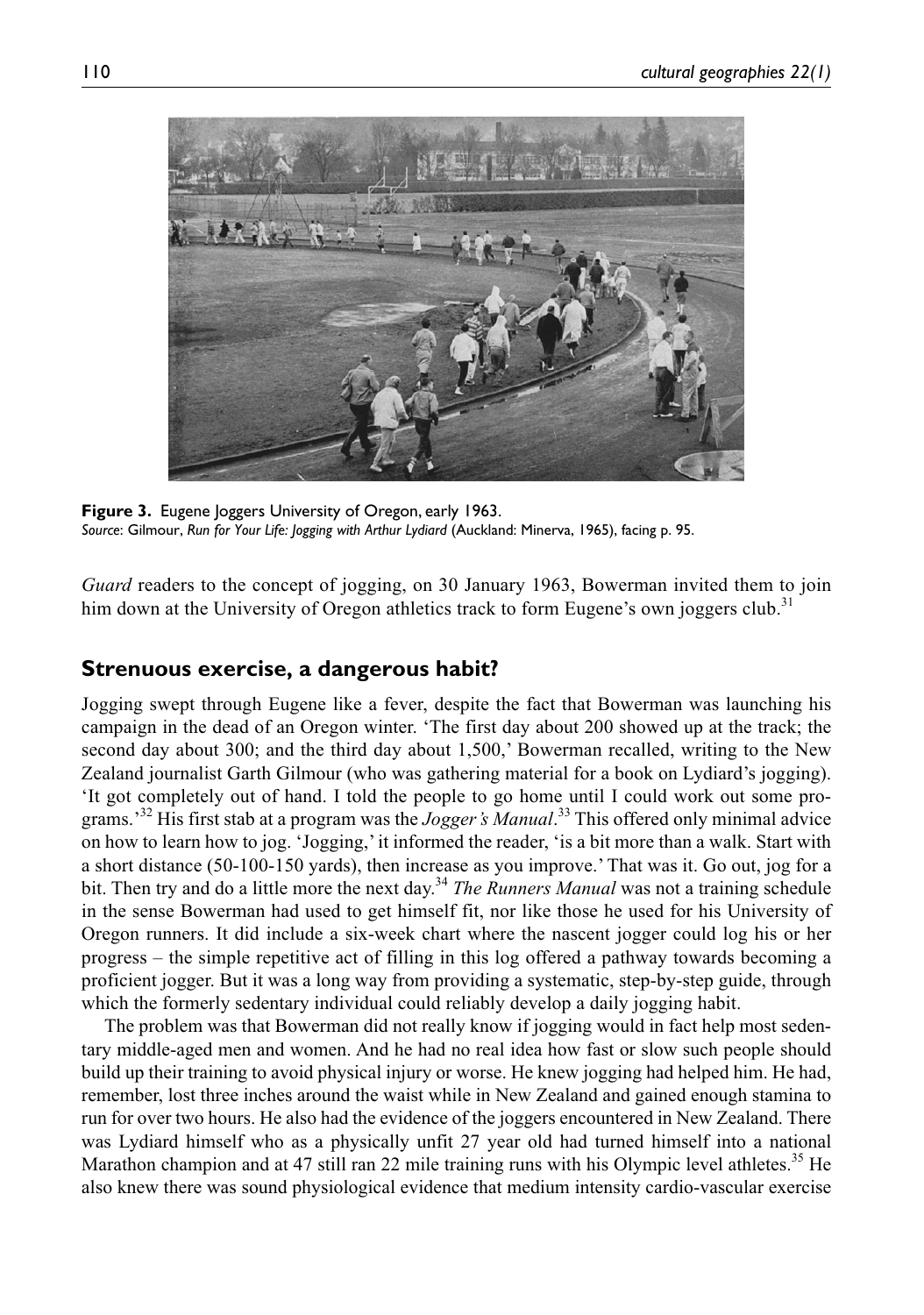|        | Check off each day's jogging, and this chart will be<br>a reminder to keep your workout schedule, as well<br>as yourself, in good shape. Check it daily. |               |             |               |             |             |
|--------|----------------------------------------------------------------------------------------------------------------------------------------------------------|---------------|-------------|---------------|-------------|-------------|
|        | 1st<br>Week                                                                                                                                              | 2nd<br>Week : | 3rd<br>Week | $4*h$<br>Week | 5+h<br>Week | 6th<br>Week |
| Mon.   |                                                                                                                                                          |               |             |               |             |             |
| Tues.  |                                                                                                                                                          |               |             |               |             |             |
| Wed.   |                                                                                                                                                          |               |             |               |             |             |
| Thurs. |                                                                                                                                                          |               |             |               |             |             |
| Fri.   |                                                                                                                                                          |               |             |               |             |             |
| Sat.   |                                                                                                                                                          |               |             |               |             |             |
| Sun.   |                                                                                                                                                          |               |             |               |             |             |

#### **Figure 4.** *Joggers Manual* table.

*Source*: Courtesy of the University of Oregon Special Collection and University Archives.

could improve the physical function of the human body – that after all was the principle to which he trained his University of Oregon runners. Anything more than that, however, was conjecture.

Indeed, while – as we have seen – there was a growing body of medical opinion in America during the early 1960s concerned with the ill effects of the physically sedentary habits of western societies in general and America in particular, there was little systematic knowledge about the capacity of physically aging bodies to respond to training stimulus. That is to say, no one really knew with any certainty what effect inculcating a habit of daily cardio-vascular exercise would have on a middle-aged population. This lack of knowledge about the physiology of exercise of the middleaged body was partly due to the intense focus physiologists and others had paid to the development of the bodies of children and young adults. Childhood and adolescence were after all the periods when the physical capacities of the body were most obviously shaped.<sup>36</sup> The lack of knowledge was also the product of the widespread belief amongst the medical professions and the general population that upon entering middle-age the body embarked on a slow and inevitable journey into physical decrepitude; a decline that one could do little if anything to ameliorate or prevent. In the popular imagination, and that of much of the medical profession, the danger for the exercising middle-aged and older person was not that they would exert themselves too little. The problem was that through over exertion they would wear their body out. Or worse bring it to collapse.

This fear of collapse marked a profound division between exercise physiologists' and physical educationists' understandings of the effects of routine training on the body, compared to those of mainstream cardiology. It also marked out a division between these different medical groups about the effect (if any) medium or high intensity cardio-vascular exercise might have on the manifestation of coronary heart disease in middle-aged men and women. For exercise physiologists the heart was a muscle like any other. The habitually un-extended heart would over time weaken and lose its capacity to function. Repeated exercise – if done at the proper intensity and for long enough – would cause the heart, and all the various systems that supported it, to adapt to the stress placed upon it, strengthening it and improving its efficiency. Through an on-going habit of physical exercise the weak or sedentary heart could be transformed.<sup>37</sup>

Cardiologists – and along with them most family doctors – were doubtful of this.<sup>38</sup> The problem was not so much that a physically active man or woman who carried that activity into middle age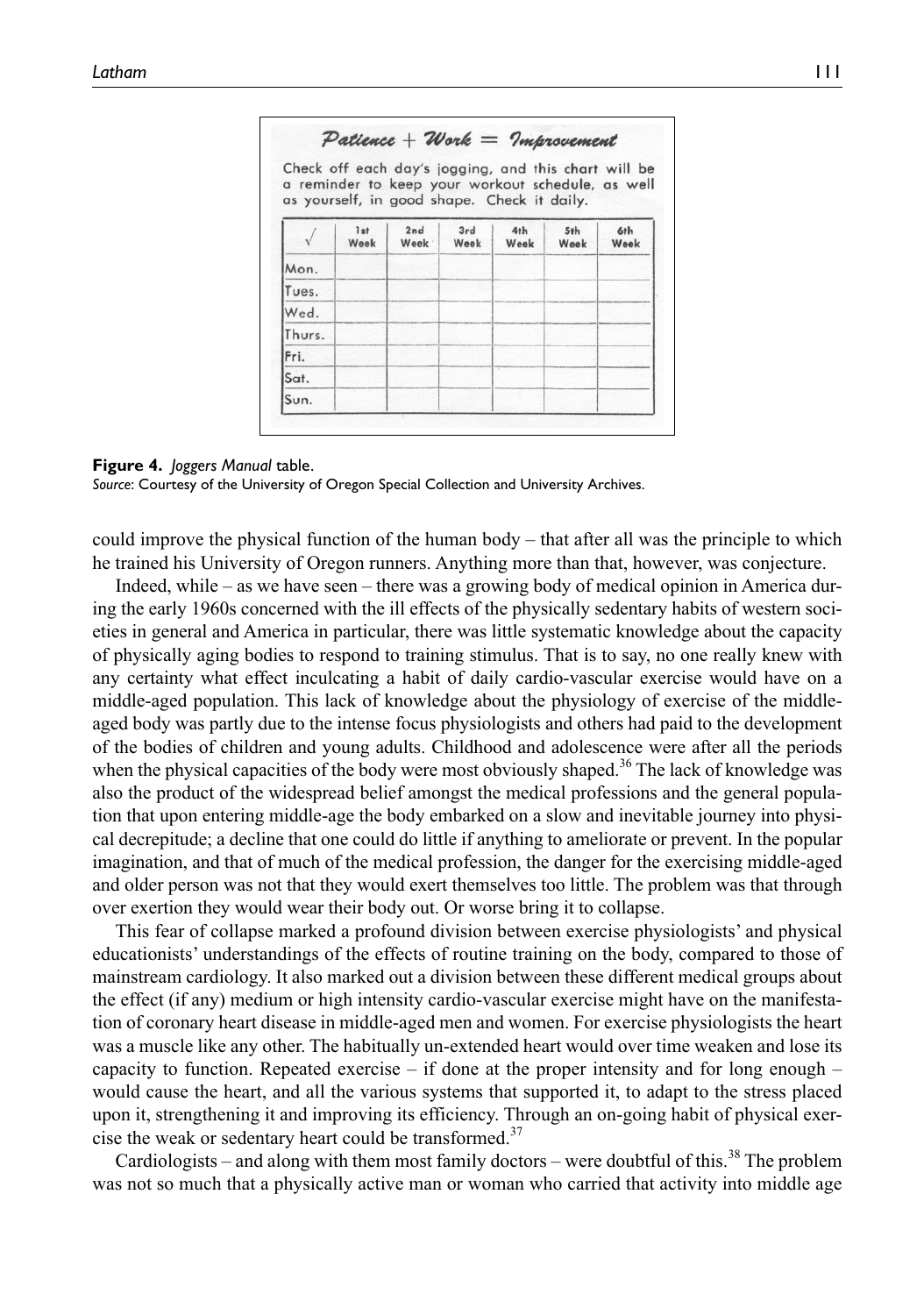was at danger. Those at danger were the habitually physically inactive who then attempted to undertake physically strenuous exercise; that is to say, exactly the people jogging was targeted at. The medical literature was littered with reports of heart attacks (or rather myocardial infarctions) brought on by over exertion.39 Thus, Aldo Luisada, Professor of Medicine at the University of Chicago in his 1954 textbook *Heart: A Physiological and Clinical Study of Cardio-Vascular Diseases*, advised that a key dimension in preventing a coronary occlusion involved the 'avoidance of severe exertion or excessive excitement.' He went on to write:

In cardiac or hypertensive patients without heart failure . . . a tremendous saving of energy is obtained by avoiding physical strain; sitting whenever possible; climbing slowly; and talking slowly. This does not mean that the patient should behave like an invalid. On the contrary, moderate physical activity, such as walking on flat ground and respiratory gymnastic should be advised.<sup>40</sup>

In a similar vein, Henry Schoeder in the textbook *Hypertensive Diseases* advises physicians to be wary of exercise:

Exercise of a more strenuous nature should be approached with caution, especially in older individuals who will not admit they are subject to the aging process . . . [T]he questions to be answered [with respect to exercise] are: will this advice help the particular patient to relax and avoid tension and nervousness? Will the activity strain his heart or blood vessels? $41-43$ 

In short, having introduced jogging to Eugene – and being startled by its remarkable popularity – Bowerman was confronted with the question was jogging *really* helping people?<sup>44</sup> Or was it simply setting them up for a heart attack? If too much strenuous exercise too quickly could induce a heart attack – and most experts in America at the time seemed to agree that this was the case – what levels of physical exertion could safely be demanded of sedentary bodies seeking a return to fitness?45 Following from this, as the fitness of newly started joggers improved, how quickly and to what level should their exercise routine progress? More generally, assuming that jogging was not killing people through over-exertion, what was the most effective way to develop the capacity to jog in the formerly sedentary individual? And, once fitness had been restored, how could the exercises through which this transformation had been achieved be turned into a long-term physical fitness habit? Lastly, having claimed that jogging was beneficial, what exactly were the measurable benefits that people could expect from nurturing a regular habit of cardiovascular exercise? 'We have an estimated 2,000 regular joggers in Eugene,' Bowerman wrote to a friend, 'and we don't know what it's doing for them except they are going around beating their chests.<sup>46</sup>

# **Experiments in learning how to jog**

It was concerns about finding answers to such questions that led Bowerman to the Eugene-based cardiologist Waldo Harris. Harris was known for his medical conservatism.47 However, he was open to exploring the question of whether a physical exercise program, like Bowerman's jogging, might be beneficial to those participating in it. Certainly if one looked, it was possible to assemble a range of reliable medical evidence that pointed to the possible benefits of cardiovascular exercise. (Although by the early to mid-1960s the weight of scientific evidence suggested that the main culprit in America's epidemic of heart disease was diet.<sup>48</sup>) What was needed, Harris and Bowerman agreed, was a systematic controlled study of a cohort of sedentary middle-aged individuals (that is to say those aged 30 and over) undertaking a program of jogging. The study would facilitate the collection of scientifically rigorous data on the effects – beneficial or otherwise – of a regular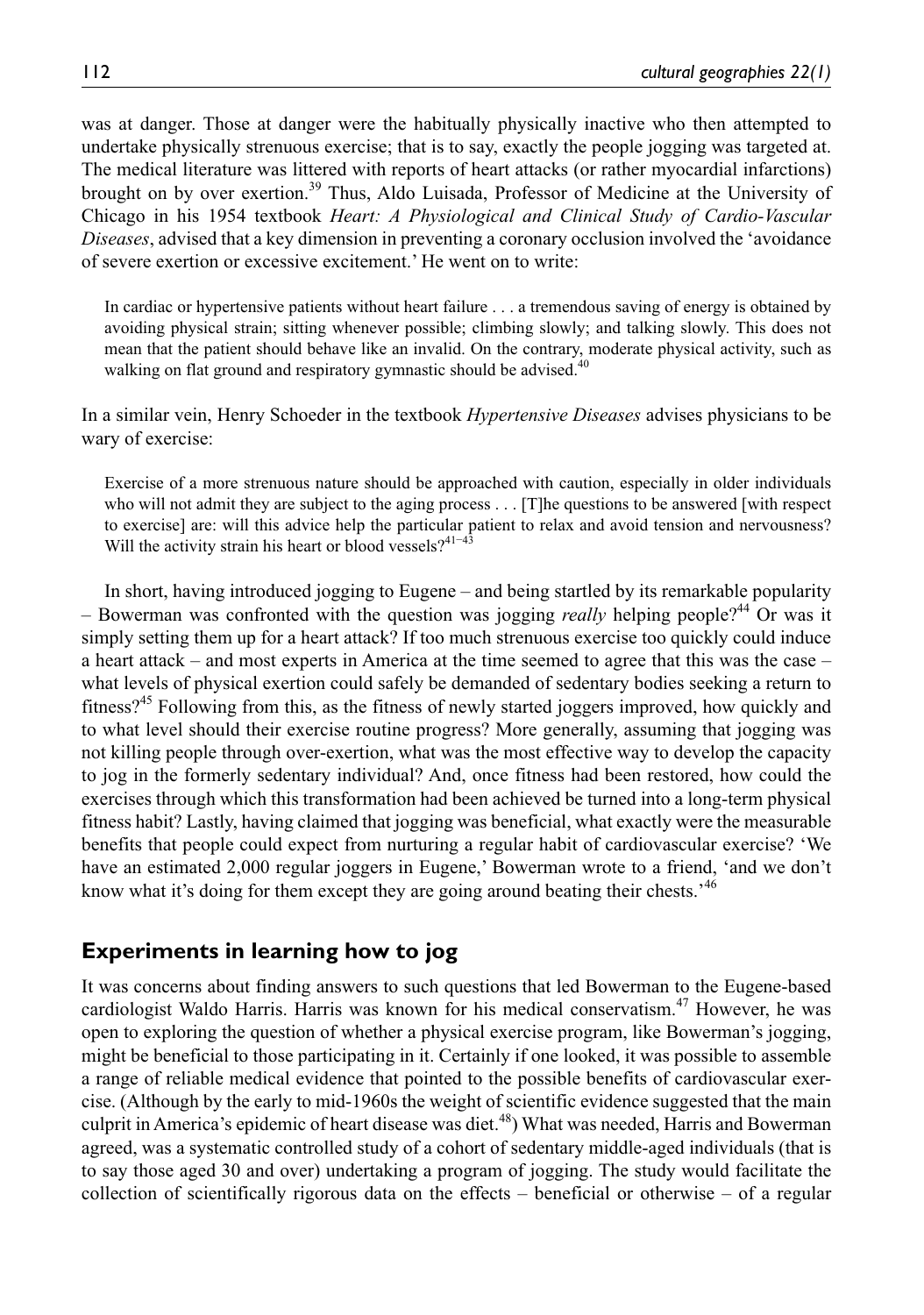jogging routine. It would also provide a medically rigorous testing ground for devising a safe and effective jogging program.

Working with Harris – and supervised by Herbert Griswold, head of Cardiology at the University of Oregon Medical School – Bowerman worked up a 12-week conditioning schedule based upon principles used to train his competitive distance runners.<sup>49</sup> The schedule employed the 'hard-easy principle' – days of hard effort were followed by easier days to allow the body to recover and adapt to the stress put on it the previous day. It involved steady, incremental, increases in duration and intensity as participants worked through the schedule and their physical fitness improved. It involved careful attention to the pace and intensity prescribed in the schedule; the jogger – like Bowerman's university runners – should never train at maximum effort.<sup>50</sup> Lastly, the schedule involved a weekly mix of interval, fartlek, and steady jogging at varying tempos. In essence, this was a refined version of the schedule Bowerman had improvised for himself whilst touring New Zealand.

These variations of jogging style were all 'diluted' versions of techniques widely used to train high-level middle and long distance runners. $51$  Interval training was originally developed in the 1930s by the cardiologist Hans Reindel and Woldemar Gerschler, track coach at the University of Freiberg. Working (ironically enough) on rehabilitating heart patients, Reindel and Gerschler developed a system for exercising individuals that involved raising the exerciser's heart rate near its maximum for short bursts, followed by a period of rest that allowed the exercisers heart beat to return to 120 beats per minute. This sequence of exercise and rest was then repeated; hence the term interval.<sup>52</sup> Fartlek or speed-play was borrowed from the Swedish coach Gösta Holmér. It involved running at variable speeds as the mood takes the runner; ideally practiced through forests or open countryside.<sup>53</sup> Steady jogging – what Bowerman called the 'New Zealand Fartlek' as it had been popularized through the success of Arthur Lydiard – involved a period of steady jogging at whatever pace the runner felt comfortable running.<sup>54</sup>

Obtaining sponsorship from the Oregon Heart Association and the Lane County Medical Society, along with a small US\$1000 grant, Harris and Bowerman began recruiting sedentary men for an initial trial to start in April 1965. Arriving at the University of Oregon's running track for their first jogging session participants were given an explanation of the paces involved in the exercise schedule they were going to work through, along with a demonstration of the basic mechanics of jogging.<sup>55</sup>

The first week of the schedule looked like this:

Wednesday, April 14

. . .

Observing the big clock: jog 55 yards at a pace of about 25 seconds, then walk 55 yards. Repeat those distances – a total of eight jogs and walks. This is 880 yards, a half mile. Jog 110 yards, walk 110 yards, for a total of two jogs and two walks. 440 yards. Jog 55 yards, walk 55 yards, 4 jogs, 4 walks, ¼ mile. You have covered one mile.

On your second, 4<sup>th</sup>, and other light days, take 10 to 15 minutes of easy stretching and very short [walks] in place of jogs.

Friday, April 16 Jog 55, walk 55 4 times, pace 25 440 Jog 110, walk 110 4 times, pace 50 880 Jog 55, walk 55 4 times, pace 25 440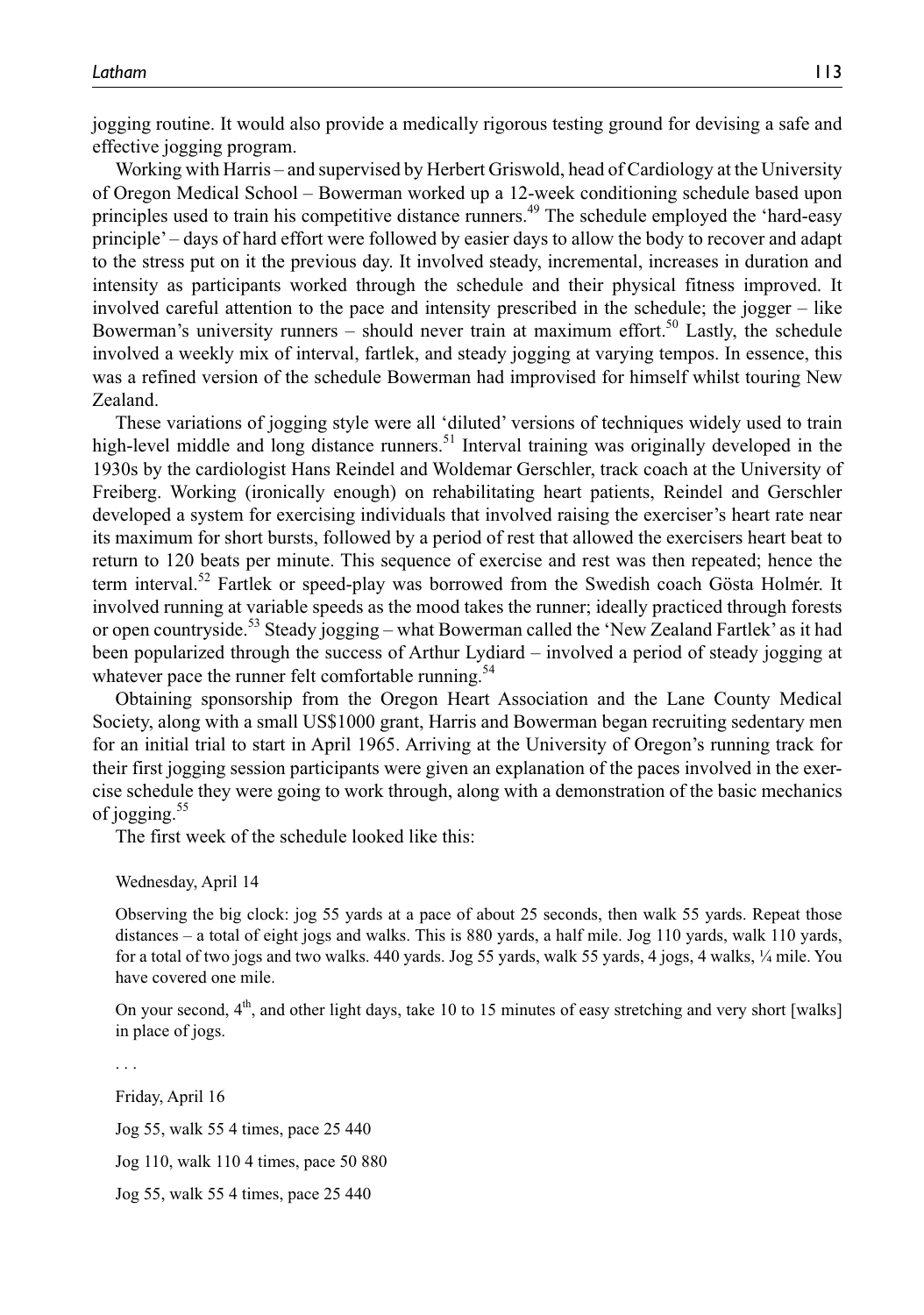Saturday and Sunday, April 17−18

10−15 minutes of easy stretching, very comfortable jogging.56

Each week slightly more work was added. For some sessions the number of repetitions increased. In others the distance increased. In week three a New Zealand or constant fartlek was added to the weekly workout. Week six, the speed of the repetitions was increased from '4 to five miles per hour' to a 'pace of 5 to 6 mph . . . Or if you are feeling particularly full of jog and can handle it easily, 6 to 7 mph.<sup>57</sup> In week seven a short hill run was introduced – a variant on the New Zealand fartlek. This variation continued up to the end of 12 weeks at which point the formerly sedentary participants should have been transformed into competent joggers.

Many were indeed so transformed.<sup>58</sup> But as Bowerman noted in a letter to Bill Boni, sports editor of the *St. Paul Pioneer Press*, in May of 1965, they were 'trying to make this as scientific as possible.'59 And the systematic monitoring of participants as they worked through Bowerman's schedule was generating a range of questions about the effectiveness of the schedule. Some men complained of it being too easy, others found it too hard. Still others found themselves incapacitated by the aches and strains arising from their attempts to jog. Indeed, Bowerman and Harris had encountered some of these issues in a short pilot study run prior to the April 1965 trial. As they reviewed the results of their first full trial program, Harris and Bowerman understood that they needed to do more than just tweak their original schedule; a range of schedules were needed for those starting from different levels of physical fitness. They also came to the realization that what had started as a single trial would need to evolve into a series of trials if they wanted to convincingly answer the questions they had set out to ask. The first and second trials (the second was held in the autumn of 1965) showed (more or less) that sedentary individuals could be trained as joggers.<sup>60</sup> By the third round of trials in spring of 1966 the major objectives of the trail had shifted from collating the benefits of jogging on participants, to finding out how best to ensure participants could complete the program.<sup>61</sup> In effect, the central problem Bowerman and Harris were now faced with was how best to work on embedding the practice of jogging into the somatic routines of those caught within a sedentary lifestyle.

### **Configuring jogging as an everyday habit**

To think about somatic routines is to return to the question of habit, the question of how they are formed and how they may be broken. The sedentary habits within which many American adults where caught were the product of an ecology of practices that did not individually aim at creating sedentary bodies, but which cumulatively had had that effect. Men and women were spending more time sitting at desks not because they necessarily wanted to spend their working days at rest, but because the American economy was increasingly dominated by deskbased occupations. People were driving not because they were lazy, but because of the convenience and flexibility afforded by motorcars. Household labor saving devices like vacuum cleaners, dish washers, or motorized lawnmowers, allowed people to get ordinary household tasks done faster and more effectively than previously.<sup>62</sup> Understood somatically these were habits operating at what, following John Dewey, might be called the level of 'unintelligent habit.<sup> $63$ </sup> They were enrolling the body in a series of actions with little thought of how these actions (or more accurately somatic inactions) might impact on the on-going capacities of that body. In an immediate sense, all of these activities increased the capacity of the individual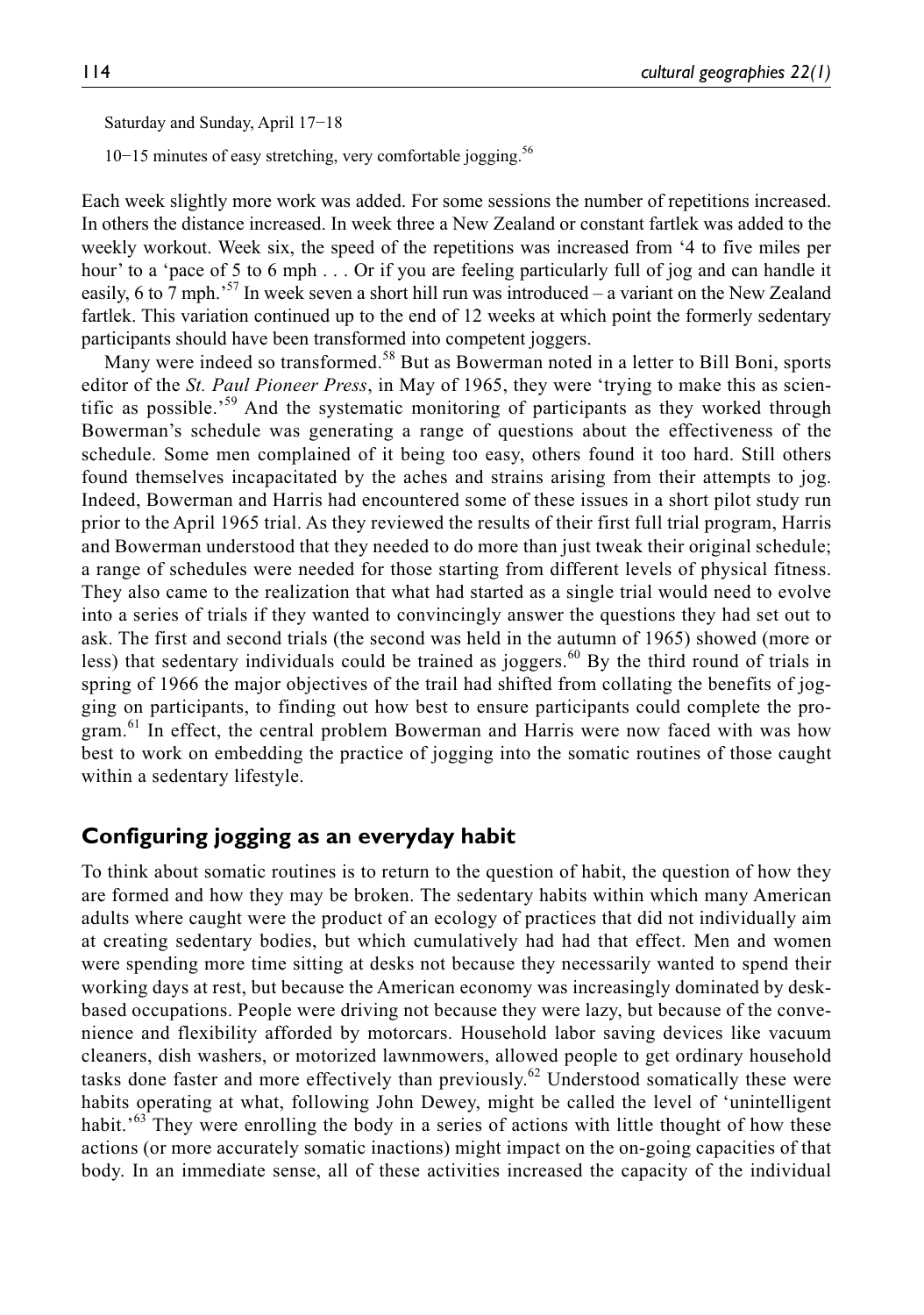body. They allowed the body to travel faster, to do more work. Even working at a desk is part of the intricate machinery of acting at a distance that allows the projection of activity over space and time so central to a modern bureaucratic society. But over longer durations such somatic practices corrode the body's capacity for independent action. Sitting for large chunks of the day, surrendering the body to the pleasures of powered locomotion of all different kinds, spending increasing amounts of leisure time in sedentary pursuits such as television viewing, leads the bodies enmeshed within these habits to forget their earlier capacities to generate movement.

Bowerman and Harris did not aim to uproot the ecology of somatic practices within which sedentariness was enmeshed. Their aim was more modest. They sought to devise a more selfconsciously somatically intelligent routine to counter the ill effects of a lifestyle otherwise defined by sedentary habits. 'The purpose of the [jogging] program,' Bowerman and Harris wrote in a short self-published booklet published in 1966 after completing their first three rounds of trials, 'is to establish a habit of regular exercise.'64 Crucially this was a routine or habit that was to be *added* to an individual's existing daily schedule. It was not intended to replace existing ones. 'Jogging is reasonable,' Bowerman and Harris wrote in *Jogging: A Physical Fitness Program for All Ages* their definitive statement on jogging produced by the New York publishing house Grosset and Dunlap. 'You can grow fit without greatly changing your personal habits. Within reason, you can still eat what you like . . . take a drink. Remember only that good sense is the best guide to healthful living.<sup>555</sup> Given that the attraction of jogging was in essence so simple it is worth asking what exactly were Bowerman and Harris training the cohorts of jogging recruits to do? And how did such training work to establish jogging as a habit?

Well firstly, Bowerman and Harris were teaching their joggers how to train themselves. Part of this involved setting out a basic set of physiological principles and techniques that, if followed, should allow a sedentary individual to develop and maintain cardiovascular fitness. But more compellingly the principles were built into the very schedules that the aspirant joggers followed, day-by-day, week-by-week, month-by-month. Doing intervals they experienced the repetitive recuperative powers of rest. The physical effort of each session of jogging was followed by a day of rest to allow the body to recover for the next day's effort. Each week the amount and intensity of effort gradually increased as the body adapted to the stresses put on it in training. As the jogger became more proficient he (and in subsequent trials, she) was taught techniques for varying their jogging – jogging faster, longer, in hills, cross-country. This not only varied the physiological impact of jogging, importantly it also created variety. The structure, duration, or intensity was always slightly different to that which preceded it. It also helped push the jogger to find new environments in which to practice their jogging. For convenience sake the jogging trials were held at the University of Oregon's athletics track. But as joggers became more proficient Bowerman encouraged them to seek new places to jog. 'Jogging country is everywhere,' Bowerman and Harris wrote in *Jogging*. 'Jog right out the door, jog in a schoolyard, on a city street, at the beach, on a country road or a vacant lot. Jog down a bicycle path, on a school track, around a golf course, through a park, in a backyard, in a gymnasium, in a supermarket parking  $\text{lot}$  – anywhere.<sup>'66</sup>

Secondly, they were teaching participants how to work with their bodies. Of course, one aspect of this involved the basic principles of training outlined above – changing bodies took time, the body should not be overloaded by exercise, rest was as important as exercise, that conditioning the body needed to done within a structured routine. But joggers were also learning to understand the ways practicing regular physical exercise could have a host of unexpected and temporarily unpleasant effects on the body. 'Getting into shape is a complicated physiological process,' Bowerman and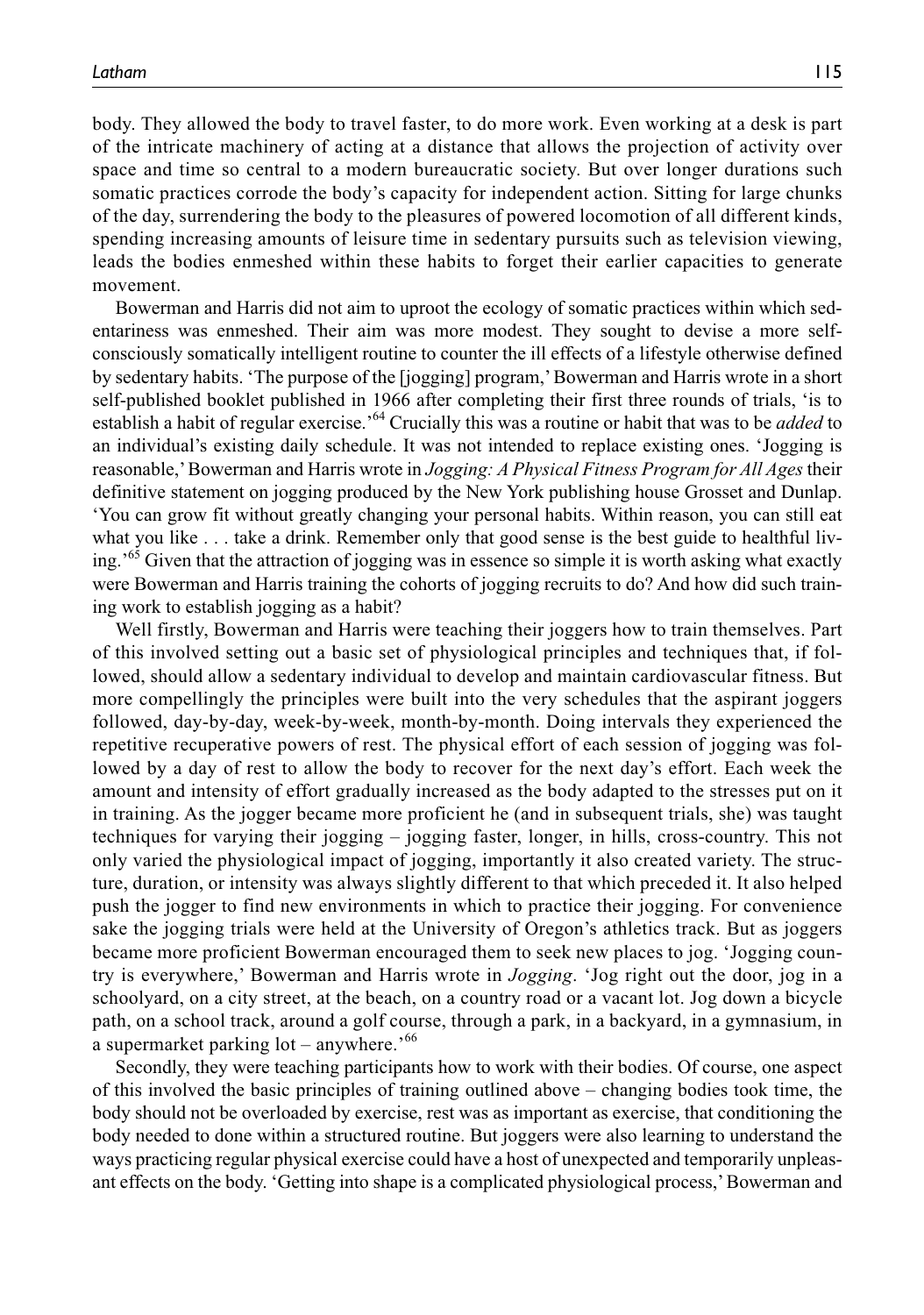Harris wrote. 'Muscles, ligaments and tendons must adjust to the new and increased stresses. Remember the sore knees and stiff muscles when you turned out for football after a lazy summer, or the sore calves following the first long ride on your bike in the spring? If you did more than usual, the next day you had tender muscles. These normal aches and pains corrected themselves as you kept exercising. As you grow older, normal aches and pains still correct themselves, but not so easily or at the same speed.'<sup>67</sup> They also offered techniques to deal with the most predictable of these problems. They suggested stretching routines. They outlined simple back strengthening exercises. Participants with lower back, shin, or foot pain should try practicing on grass or other soft surfaces. They gave advice on footwear and running gait. They developed a reconditioning schedule for runners affected by such injuries that allowed them to continue their training but at an altered intensity.<sup>68</sup>

Thirdly, Bowerman and Harris were training trial participants in a corporeal skill. It is perhaps strange to talk about jogging as a skilled activity when Bowerman and Harris promoted jogging precisely because 'it requires no special skills or equipment.'<sup>69</sup> The attraction of jogging as an exercise medium was that it centered on the near universal ability to run. It tapped directly into the body's established capacities. This did not mean that running itself is not a skill. It was simply a skill that most people acquired very early in their physical development as a byproduct of normal childhood play. Nonetheless, it was a skill that sedentary Americans had largely forgotten. Part of learning to jog involved simply remembering how to run. Bowerman and Harris did offer advice on the mechanics of jogging.<sup>70</sup> But mostly joggers would become proficient in jogging simply through the routine act of practice. What is notable about much of this skill acquisition is that it is largely non-conscious. The jogger became better at jogging, more skilled, more proficient simply by jogging.<sup>71</sup> The skilled jogger is not simply the individual who through a schedule of training has attained a greater level of muscular and cardiovascular fitness. They are people whose feel for jogging, for how their body works together as it moves itself forward, how it interacts with the ground it is crossing, has been honed through the endless repetition of one foot after the other.<sup>72</sup> In short, through following Bowerman and Harris's training schedules the joggers were habituating their body into interacting with their environment as runners.<sup>73</sup>

Fourthly, and finally, Bowerman and Harris were providing their joggers with a defined route through which the jogger could establish a reliable routine of exercise. This was a routine that with time and repetition would sink into the background of personal habit. A large part of this was simply mapping a path from unconditioned adult to a conditioned one. By developing weekly schedules that set out day-by-day, week-by-week exactly what a jogger was going to do, the nascent jogger could not only see what she or he was doing this week. They could also anticipate exactly where the schedule should be taking them. Indeed, the schedules with their tedious, almost hypnotic, repetition of exercise tables and pace instructions took up neatly two-thirds of the pages in *Jogging: A Physical Fitness Program for All Ages*. 'These schedules,' Bowerman and Harris wrote, 'are at the heart of the jogging program. They tell you how far, how fast and how often to jog. They leave little to chance. The schedules assume that, unlike the runner, you may have to be your own coach and trainer. *If you follow the instructions, you do not over work*.'74 In addition, by mapping out an on-going routine the schedules pushed the budding jogger into finding a routine way of scheduling jogging into their day (see figures 5a and 5b). This was a neat way of insinuating exercise into the routine rhythms of everyday activity. Like so much activity in a modern, industrialized society – eating, working, sleeping, socializing – physical exercise would become a scheduled and temporally defined part of the day.<sup>75</sup>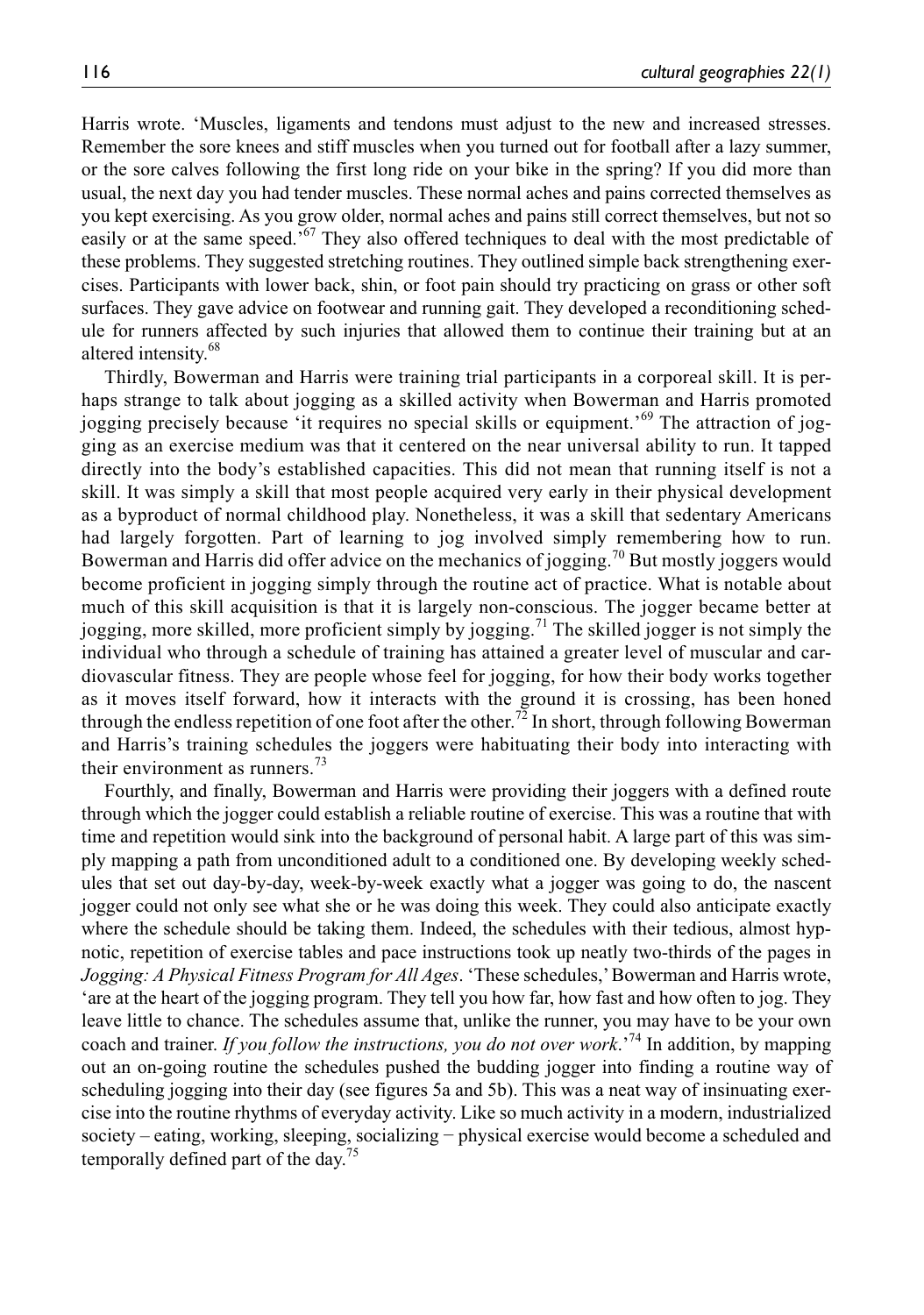| (a)                                                                   | <b>MONTHS</b><br>FMAMJJASOND | <b>PROGRESS CHART</b><br>To get the fullest enjoyment<br>from jogging, keep a record. | (b)<br>Week XI                                            |            |
|-----------------------------------------------------------------------|------------------------------|---------------------------------------------------------------------------------------|-----------------------------------------------------------|------------|
| $\frac{2}{3}$                                                         |                              | Mark down everything as fol-                                                          | Pace $3 = 110$ yds. at 35 to 40 seconds                   |            |
|                                                                       |                              | lows:                                                                                 | Pace $4 = 110$ yds. at 25 to 30 seconds                   |            |
| $\overline{4}$                                                        |                              | 1. Each day enter the jogging<br>schedule completed as 1-M, 1-F,                      |                                                           | Pace       |
| $\overline{5}$<br>$\overline{6}$                                      |                              | or 3-W, meaning you have com-                                                         | <b>Monday</b>                                             |            |
| $\overline{7}$                                                        |                              | pleted Monday of the first week.                                                      | (total distance: $1\frac{1}{2}$ miles)                    |            |
| 8                                                                     |                              | Friday of the first week and                                                          | $(1)$ Jog 110 yds.<br>Walk 110 yds.<br>2 times            | 3 or 4     |
| 9                                                                     |                              | Wednesday of the third week.                                                          | $(2)$ Jog 330 yds.<br>Walk 110 yds.<br>2 times            | $3$ or $4$ |
| 10                                                                    |                              | 2. Mark an "0" in the square                                                          |                                                           | 3 or 4     |
| $\overline{11}$                                                       |                              | if you completely miss a day.                                                         | $(3)$ $\log 220$ yds.<br>Walk 110 yds.<br>2 times         |            |
| $12$                                                                  |                              | 3. Mark "X" on easy days of<br>stretching and short walks.                            | $(4)$ Jog 110 yds.<br>Walk 110 yds.<br>3 times            | 3 or 4     |
| 13                                                                    |                              | 4. Mark 1½, 2, or any number                                                          |                                                           |            |
| 14<br>15                                                              |                              | that approximates the distance                                                        | Tuesday 5 to 10 minute walk; easy stretching exercises    |            |
| 16                                                                    |                              | in miles done on optional days                                                        |                                                           |            |
| 17                                                                    |                              | of Saturday or Sunday.                                                                | Wednesday                                                 |            |
| 18                                                                    |                              | Reminder: Before you begin                                                            | (total distance: $1\frac{1}{2}$ miles)                    |            |
| 19                                                                    |                              | the jogging program, and regu-                                                        | (1) Jog 110 yds. Walk 110 yds.<br>2 times                 | 3 or 4     |
|                                                                       |                              | larly on the first day of each<br>month thereafter, enter your                        | (2) Slow fartlek jog for 4 to 6 minutes, walk and         |            |
| 20<br>21<br>22<br>23                                                  |                              | measurements in pounds and                                                            |                                                           |            |
|                                                                       |                              | inches in the proper spaces.                                                          | repeat.                                                   |            |
| $\overline{24}$                                                       |                              |                                                                                       | $(3)$ $\log 110$ yds. Walk 110 yds.<br>2 times            | 3 or 4     |
| $\overline{25}$                                                       |                              |                                                                                       |                                                           |            |
| $\overline{26}$                                                       |                              |                                                                                       | Thursday 5 to 10 minute walk; easy stretching exercises   |            |
| 27                                                                    |                              |                                                                                       |                                                           |            |
| $\frac{28}{29}$                                                       |                              |                                                                                       | Friday                                                    |            |
|                                                                       |                              |                                                                                       | (total distance: $1\frac{1}{2}$ miles)                    |            |
| 30                                                                    |                              |                                                                                       | (1) Jog 110 yds. Walk 110 yds.<br>2 times                 | $3$ or $4$ |
| 31                                                                    |                              |                                                                                       |                                                           | $3$ or $4$ |
|                                                                       |                              | Total miles per month                                                                 | (2) Jog 220 yds. Walk 110 yds.<br>2 times                 |            |
|                                                                       |                              |                                                                                       | (3) Slow fartlek jog 4 to 6 minutes.                      |            |
|                                                                       |                              |                                                                                       | (4) Jog 110 yds. Walk 110 yds.<br>2 times                 | $3$ or $4$ |
|                                                                       |                              | After<br>Ht.<br><b>Before</b>                                                         | Saturday Consider optional program today or tomorrow-not  |            |
|                                                                       | <b>JFMAMJJASOND</b>          | Weight                                                                                | both                                                      |            |
| $1st$ 1                                                               |                              | Girth of abdomen                                                                      |                                                           |            |
| $\begin{array}{c c}\n\text{of } 1 \\ \hline\n\text{n 1}\n\end{array}$ |                              | Girth of chest (resting expiration)                                                   | Sunday Optional program or 10 minute walk; stretching ex- |            |
| $\vert 1 \vert$                                                       |                              | Girth right mid-thigh                                                                 | ercises                                                   |            |
|                                                                       |                              | Girth hips                                                                            |                                                           |            |
|                                                                       |                              |                                                                                       |                                                           |            |

**Figure 5a and b.** Schedule, Plan A, week XI, p. 65 and progress chart p. 35. *Source*: J. Bowerman and W. E. Harris, *Jogging: a physical fitness program for all ages* (New York: Grosset and Dunlap, 1967).

### **A short interlude on habit**

What does all this tell us about habit? And, what does it tell us about the two questions with which this paper started. What does it tell us about why so many people started jogging across American in the 1960s? And what does it tell us about why jogging was understood by large numbers of middle-aged Americans as a sensible solution to the problem of sedentarism?

Well the first thing the previous sections point to is the degree to which social habits – that is to say settled and engrained ways of doing something – are deeply anchored within specific established capacities for action. As such, the challenge of generating new habits is often the challenge of forging new capacities. Much of the focus of the jogging program – both as it was developed by Bowerman and Harris at the University of Oregon, and as codified in *Jogging: A Physical Fitness Program for All Ages* – was on working to equip the physically inactive sedentary body with the capacity to *take on* a habit of exercise.<sup>76</sup> Jogging is based on the recognition that to develop the 'good' habit of physical exercise, one must also overcome the very real corporeal grip of the habits of inactivity. The entrained habits of the past cannot simply be willed into submission. The sedentary individual cannot simply say 'I refuse to be sedentary.' Habits, and the bodies enmeshed within them, have a certain obduracy. Entrenched habits must be worked against. New corporeal skills and routines must be carefully developed and cultivated to allow new alternative habits to take hold. Indeed, a great deal of the work involved in the jogging schedules is not strictly speaking about the establishment of a habit per se. The point of jogging is not that one continues to run 55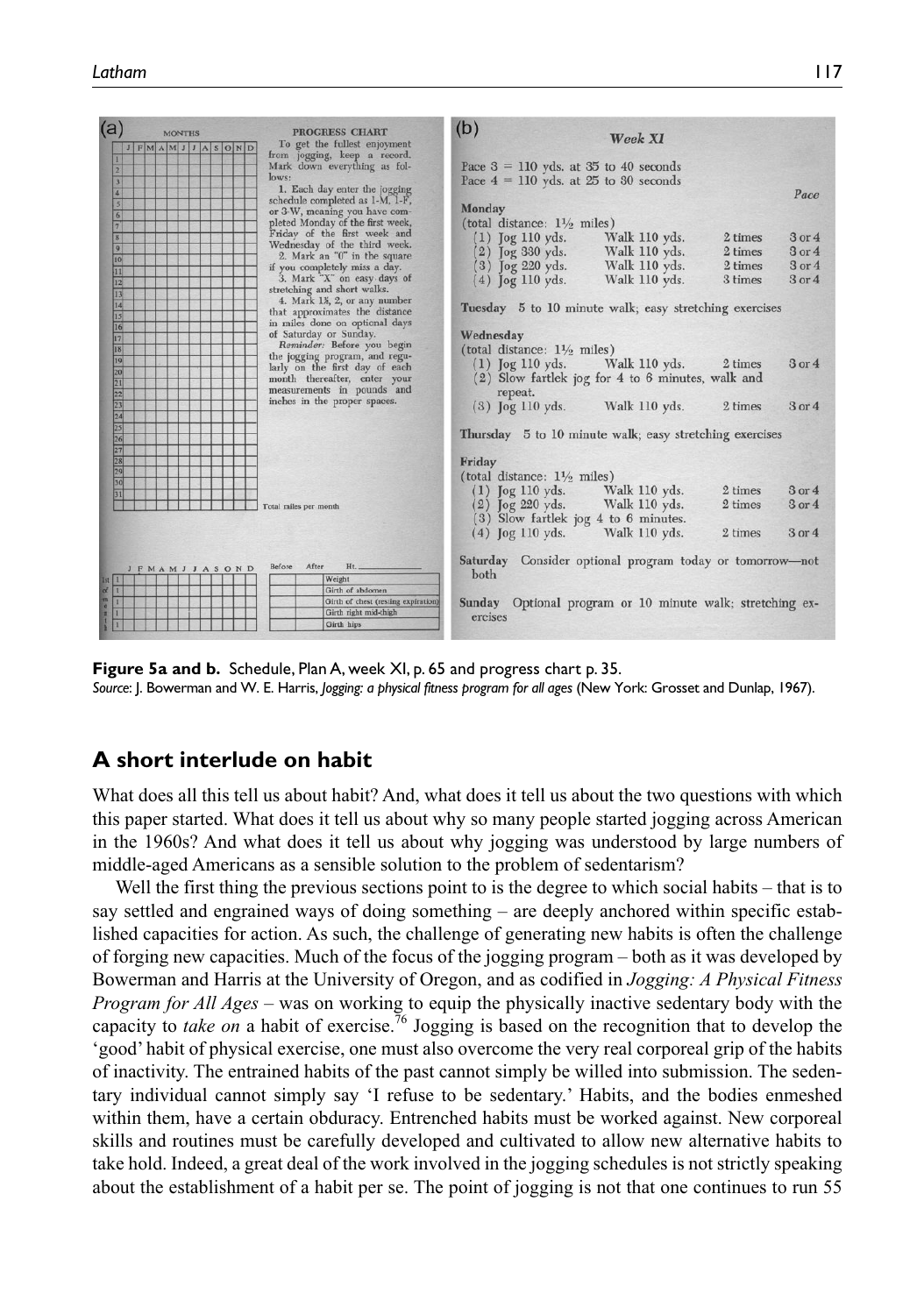yards at just above walking pace and then walk – as the neophyte jogger is instructed to do. The point is through doing this exercise and developing the capacity to run faster and run further, the jogger gains the ability to take on and sustain a regular routine – a habit – of physical exercise. In a sense, through following the routine of the schedules, joggers gain the capacity to will themselves into a habit of physical exercise.

So, in part, the success of jogging is that it offered a straightforward, easy to follow, way into exercise. Which leads to a second point about habit: for new habits to get taken on they need to have a certain social intelligibility. And this intelligibility is closely intertwined with a society or social group's entrenched habits of thought.<sup>77</sup> The initial spread of jogging owed a great deal to the public profile of William Bowerman as coach of the University of Oregon Athletics Team. However, its popularity was also rooted in the recognizability to many Americans of the arguments Bowerman and Harris made for jogging. Jogging plugged into a long-standing current of concern in American culture about the effects of urbanization and affluence on individual and national health.<sup>78</sup> The novelty of jogging to this current was its medical narrative of cardiovascular degeneration, along with the suggestion that jogging was a clinically grounded solution to this problem. But jogging was also intelligible in a wide range of other senses. It constructed a prudential link between an individual's current activities and their future prospects. In using schedules it rested on a widely held utilitarian sense of time as something to be 'managed,' 'invested,' 'budgeted.'<sup>79</sup> In focusing on well-defined (if simple) exercises, it built on a sense that physical fitness was something that was established and maintained away from the normal day-to-day routines of living.<sup>80</sup> In short, whilst the actual practice of jogging around a neighborhood or park might have been strange and novel, many of the groundings for doing so were not.<sup>81</sup>

### **Conclusion**

In December 1955, the *New York Times* ran a profile on the up-and-coming welter-weight boxer Bobby Murphy. 'Commuters driving into Boston by the right bank of the Charles River between 6 and 7:30 A. M. these days have developed a tooting acquaintance with a young man they see jogging along in sweat clothes,' the *Times* wrote. '[T]he friendly tooters might not recognize the figure as Bobby Murphy. But they will.'82 Sixteen years later the *Times* reported a rather different story. In broad daylight a woman walking along 81st street had been attacked, pulled into bushes, and slashed with a razorblade. This, sadly, was an all too familiar story in early 1970s New York. What makes the story notable, is that the attack was stopped only on the intervention of – in the words of *The Times* – 'two men jogging nearby who heard her screams and alerted police.<sup>83</sup> These two different stories speak to a sharply altered landscape of physical fitness between the America of the 1950s and the early 1970s. The first story is that of an exceptional individual, a gifted professional athlete, pursuing a lonely and idiosyncratic act as he completes his 'road work,' the extraordinary but willful physical sacrifice required to hone a champion's body. The second story, an account of a violent trauma, is also a story of how the jogging body has become part of the commonsensical, popular lexicon, of New York City.

From Eugene to New York City is a long way. And, if time permitted, we might map the spread across America of newspaper reports of Bowerman and Harris's experiments, along with the distribution of their initial self-published guide to jogging.<sup>84</sup> Nevertheless, given this paper's interest in habit and routine, what is most interesting about the spread of jogging as a fitness practice is not so much its spatial diffusion per se, as the stability of that diffusion. Bowerman and Harris had worked hard to configure jogging not just as another fitness fad, but as a specific *medical* intervention into the lives of sedentary Americans. In doing so they set out a careful reasoning of why and how the sedentary American should jog. This configuration of routine, reasoning, and practice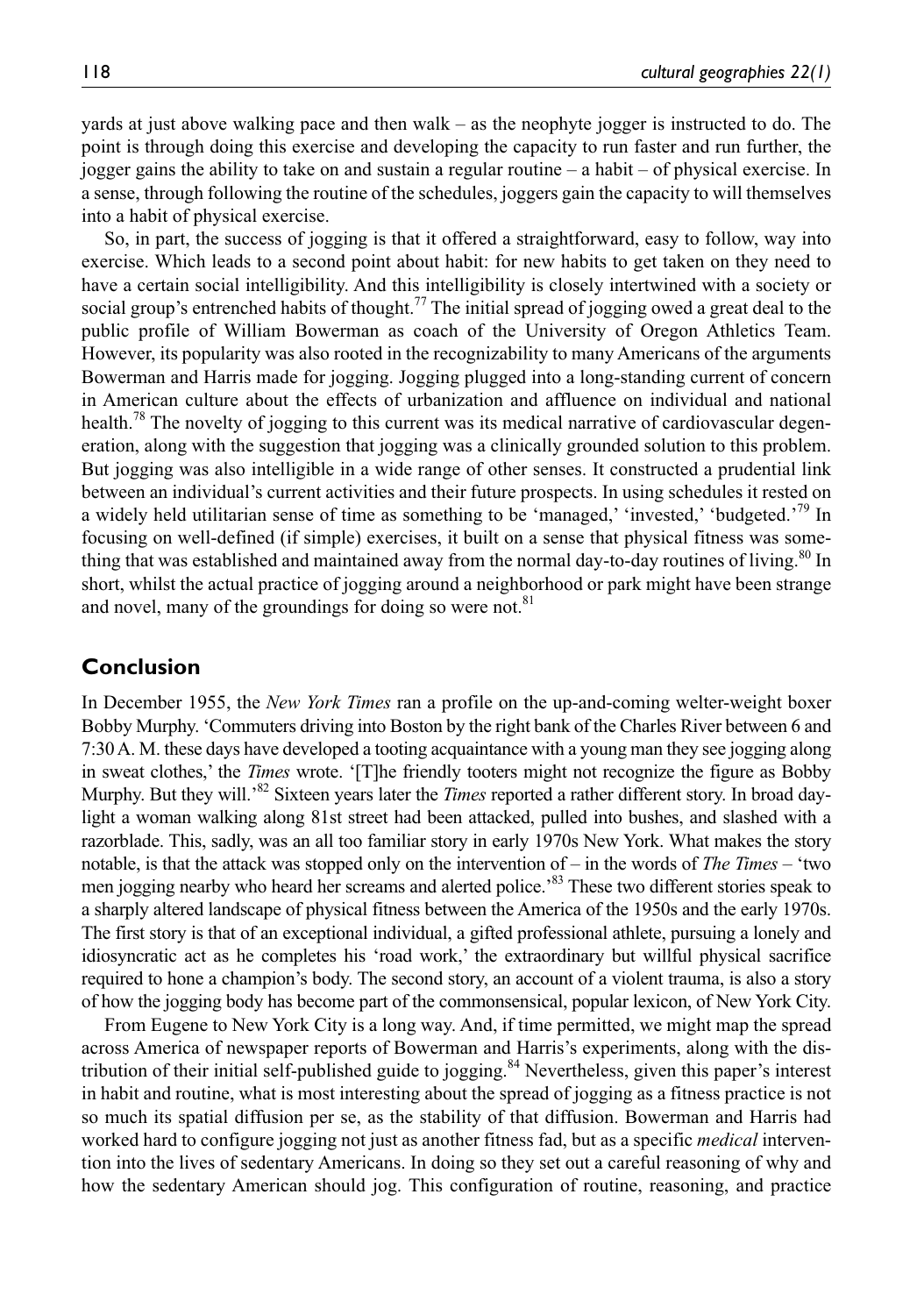would prove to be remarkably enduring. People should jog because jogging had the potential to improve cardio-vascular fitness and thus potentially hinder the development of a range of chronic coronary diseases. Jogging had to be part of a regular routine. As such, a specific time during the day needed to be set apart during which the body could be exercised – during this time the damage from an otherwise physically sedentary life could be ameliorated. At the same time as they defined the need for a specific time for exercising the body, Bowerman and Harris sought to reanimate the environment within which those exercising bodies could inhabit. Pushing against the tendency to confine routines of physical exercise to evermore specialized and geometrically codified spaces of the gymnasium, health club, or running track, jogging pushed the physically active body back into the public environment – into parks and public reserves, onto sidewalks and city streets, onto beaches and golf courses.<sup>85</sup>

This way of configuring routine physical exercises as a palliative to an otherwise sedentary society has had all sorts of surprising consequences. One was simply the degree to which it became a normal part of the urban landscape. Another has been the proliferation in the way people use running as an exercise. Once the habit of jogging become widely established it became generative of all sorts of novel practices that extended or built upon jogging's basic architecture. Think of fun runs, running clinics, big-city marathons, the contemporary fad for barefoot running, to name just a few examples. But habits do not only surprise, they can also 'catch' us in all sorts of ways. Bowerman and Harris' solution to the problem of the sedentary body did not attempt to push back at the sedentariness that had come to dominate the American urban environment. They did not advocate walking or cycling instead of driving. Or taking stairs instead of lifts and escalators. Or getting rid of all the labor saving devices that Americans had invited into their homes and yards. In fact, with their success in promoting jogging Bowerman and Harris played a pivotal role in cementing a certain framing of the solution to the problem of the becoming sedentary middle-aged body. And, if this has not necessarily proved to be a very effective way to deal with the health problems of sedentary living, it has proved to be a remarkably enduring way of framing solutions to the problems of sedentariness.

### **Acknowledgements**

I would like to thank the librarians from The Special Collections and University Archives at the University of Oregon, The Local History Section Auckland City Library, The Alexander Turnbull Library and the New Zealand National Library, The Wellcome Library, and The British Library who helped in the gathering of the material presented in this article. I would especially like to thank Garth Gilmour for his hospitality and help whilst looking through archive material from the Auckland Joggers Club, and Bruce Tabb for all his help in navigating the William J. Bowerman Papers. Mike Roche generously provided back copies of *New Zealand Athletics*. In addition, I would like to thank Geoff Watson, James Kneale, Regan Koch, Anna Plyushteva, and most especially Russell Hitchings for their comments on an earlier version of this paper. Tim Cresswell and two anonymous referees also offered helpful advice on revising the paper for publication. Lastly, Hugh Prince offered detailed and enthusiastic comments on the paper. The paper is dedicated to his memory.

### **Funding**

This research received no specific grant from any funding agency in the public, commercial, or not-for-profit sectors.

### **Notes**

1. Bill Bowerman, *The Joggers Manual* (Portland, OR: U.S. National Bank, ND), The William J. Bowerman Papers, University of Oregon Special Collections and University Archives, box 68, folder 10 (hereafter WJBP).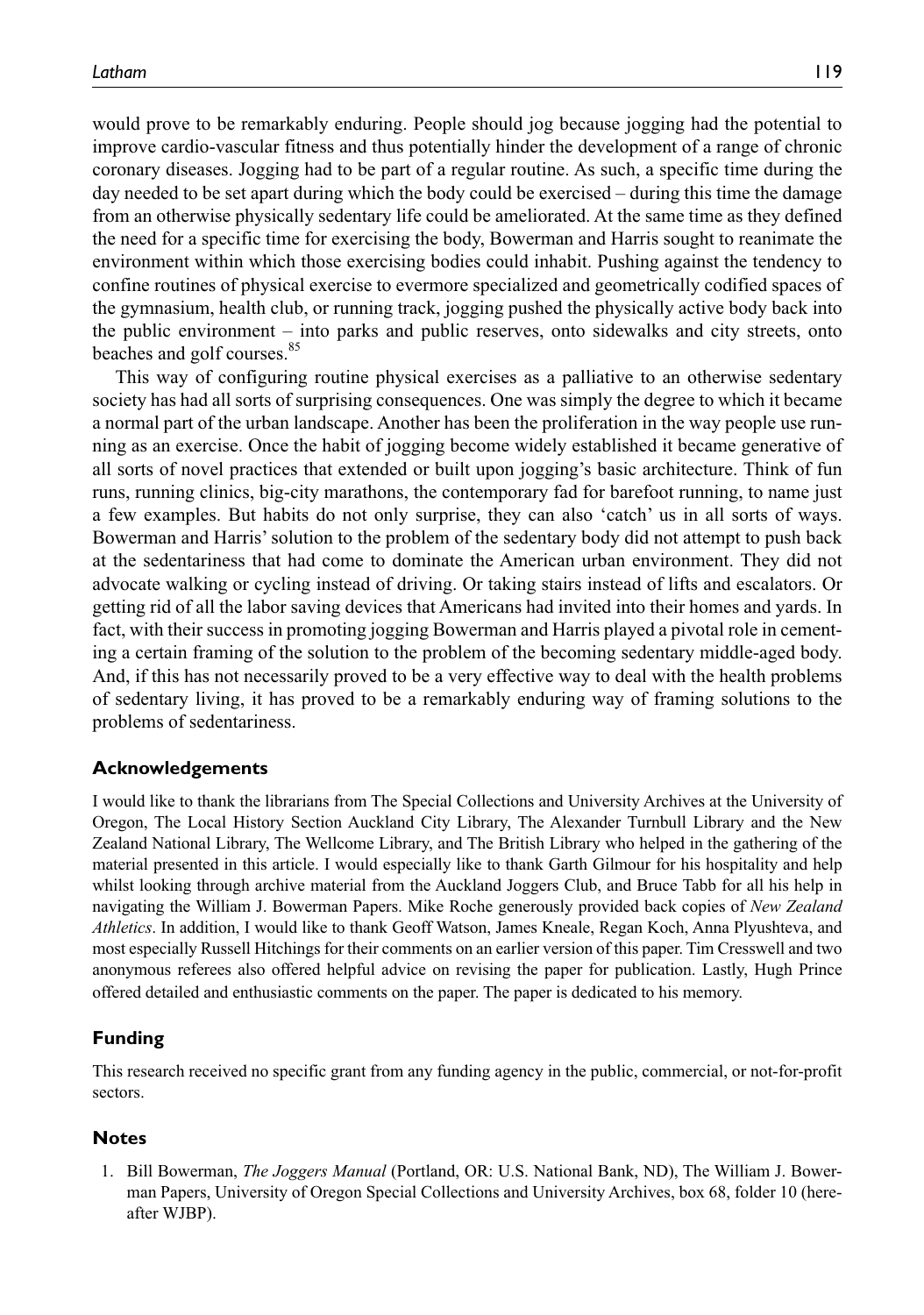- 2. Certainly there is a diverse literature that looks at the evolution of cultures of physical health and fitness within America, see for example J. Whorton *Crusaders for Fitness: The History of American Health Reformers* (Princeton, NJ: Princeton University Press, 1982), H. Green, *Fit For America*, (New York: Patheon Books, 1986), H. Schwartz, *Never Satisfied: A Cultural History of Diets, Fantasies and Fat* (New York: Doubleday, 1986), C. Elliott, *Better than Well: American Medicine Meets the American Dream* (New York: W. W. Norton and Company, 2003), C. Thomas de la Pena, *The Body Electric: How Strange Machines Built the Modern American* (New York: New York University Press, 2003), S. Syman, *The Subtle Body: The Story of Yoga in America* (New York: Farrar, Straus & Giroux, 2010). Within geography see E. Gagen, 'Making America Flesh: Physicality and Nationhood in Turn-of-the-Century New York Schools', *cultural geographies* 11, 2004, pp. 417−42, E. Gagen, 'Too Good to be True: Representing Children's Agency in the Archives of the Playground Movement', *Historical Geography*, 29, 2001, pp. 53−64. But there is a dearth of literature that focuses on specifically on the urban manifestations of these trends with reference to the mature adult population. And there is little work focusing on post WWII developments, although see D. McPhail, 'What to do with the "Tubby Hubby"? "Obesity", the Crisis of Masculinity and the Nuclear Family in Early Cold War Canada', *Antipode*, 41(5), 2009, pp, 1021−50. Looking beyond America see M. Qviström, 'Landscapes with a Heartbeat: Tracing a Portable Landscape for Jogging in Sweden (1958–1971)', *Environment and Planning A*, 45(2), 2013, pp. 312−28.
- 3. D. Levy and S. Brink, *A Change of Heart: How the Framingham Heart Study Helped Unravel the Mysteries of Cardiovascular Disease* (New York: Alfred Knopf, 2003), J.D. Reed et al., 'America Shapes Up', *Time* 118, 2 November 1981, p. 95.
- 4. According to a 1969 article in *Sports Illustrated* by the respected sports writer Tex Maude, 'Fifteen years ago a few solitary eccentrics jogged. Today there are more than 10 million joggers. No longer do small children run alongside making faces and snide remarks, and dogs bark only perfunctorily at the previously barkable spectacle of middle-aged men lumbering down the road'. T. Maude, 'A Jog-In for Dear Life', *Sports Illustrated*, 28 July 1969.
- 5. E. Shove, F. Trentmann and R. Wilk (eds), *Time, Consumption and Everyday Life* (Oxford: *Berg*, 2009).
- 6. T. Ingold, *Being Alive: Essays on Movement, Knowledge and Description* (London: Routledge, 2011), pp. 149−51. Three sets of literature inform the approach to habit (and with that routine) in this essay. The first is the work of practice theorists such as Elizabeth Shove, Mica Panzer, Billy Ehn and Orvar Löfgren and others. Of particular interest is the insight that habits have taken on a certain shape they are often carried along by practice, see E. Shove, 'Converging Conventions of Conflict, Cleanliness and Convenience', *Journal of Consumer Policy*, 26, 2003, pp. 395–418; E. Shove and M. Pantzer, 'Consumers, Producers and Practices: Understanding the Invention and Reinvention of Nordic Walking', *Journal of Consumer Culture*, 5(1), 2005, pp. 43−64; B. Ehn and O Löfgren, *The Secret World of Doing Nothing* (Berkeley: University of California, 2010). The second, is the work of social-psychologists such as Wendy Wood on how individual habits form and are broken, see W. Wood, J. Quinn and D. Kashy, 'Habits in Everyday Life: Thought, Emotion, and Action', *Journal of Personality and Social Psychology*, 83(6), 2002, pp. 1281−97; B. Verplanken and W. Wood, 'Interventions to Break and Create Consumer Habits', *Journal of Public Policy and Marketing*, 25(1), 2006, pp. 90−103; D. Neal, W. Wood and J. Quinn, 'Habits – A Repeat Performance', *Current Directions in Psychological Science*, 15(4), 2006, pp. 198−202. Thirdly, a diffuse strand of philosophical tradition that has sought to understand how 'thought' or 'intelligence' is contained in or actively involves the corporeal. See F. Ravaisson, *Of Habit* (London: Continuum, 2006); M. Merleau Ponty, *Phenomenology of Perception* (London: Routledge & Kegan Paul, 1958); R. Schusterman, *Body Consciousness: A Philosophy of Mindfulness and Somaesthetics* (Cambridge: Cambridge University, 2008). This third strand of thinking is closely related to much contemporary geographical writing grouped under the banner of non-representational theory. Non-representational work that has been directly focused on habit includes P. Harrison, 'Making Sense: Embodiment and the Sensibilities of the Everyday', *Environment and Planning D: Society and Space*, 18(4), 2000, pp. 497–517; B. Anderson, 'Time-Stilled Space-Slowed: How Boredom Matters, *Geoforum*, 35, 2004, pp. 739−54; D. Bissell, 'Thinking Habits for Uncertain Subjects: Movement, Stillness, Susceptibility', *Environment and Planning A*, 43(11), 2011, pp. 2649–65.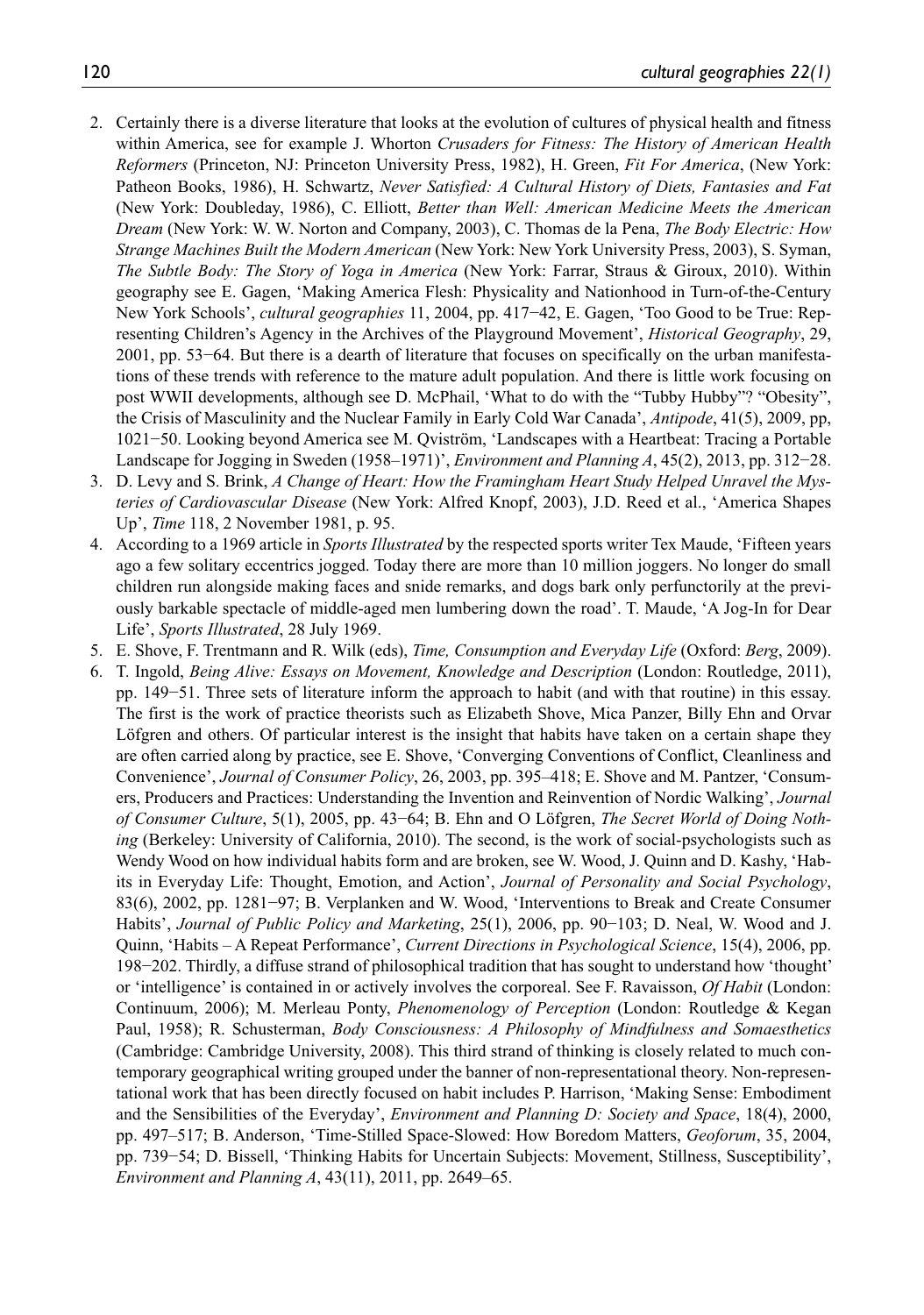- 7. 'Introduction' [to the spring 1965 program], WJBP, 67, 12.
- 8. W.J. Bowerman and W.E. Harris, *Jogging: A Physical Fitness Program for All Ages* (New York: Grosset and Dunlap, 1967), 'Jogging – Easy Way to Health', *This Week*, 27 February 1966, pp. 6−7, WJBP 68, 1. W.E. Harris et al., 'Jogging', *JAMA: the journal of the American Medical Association*, 201, 1967, pp. 759–761.
- 9. Letters between Seymour Lieberman and William Bowerman, WJBP 66, 6, 'The Dance of Socrates' typed manuscript, WJBP 67, 10, Jogging with Mr L. *Houston Post Sunday Magazine*, 13 June 1965, WJBP 68, 1. Shusterman, *Body Consciousness*, notes the importance of Socrates' 'dance training', p. 17.
- 10. Lieberman, 'The Dance of Socrates', and 'Lieberman's Rhythmical Jogging: The Perfect All-Around Exercise, WJBP 67, 10.
- 11. W. White, 'Exercise to Keep Fit', *Sports Illustrated*, 17 January 1955.
- 12. Raab is credited as the first medical scientist to suggest a direct relationship between the prevalence of atherosclerosis and heart disease in a population and the level of fat within their diet. See W. Raab, 'Alimentaer Faktoren in der Enstehung von Artiosklerose und Hypertonie', *Medizinische Klinik*, 28, 1932, pp. 487−521.
- 13. H. Kraus and W. Raab, *Hypokinetic Disease: Diseases Produced by Lack of Exercise* (Springfield, IL: Charles C Thomas). It is worth pointing out that the physical sendentariness that Kraus and Raab are concerned about is paradoxical; whilst the individual gestures of the physical body become increasingly contained, its *total* movement through space is amplified through the very machines that have brought it physically to rest. For many then, America of the late 1950s and 1960s was a hyper-mobile sedentary society.
- 14. Kraus and Raab, *Hypokinetic Disease*, p. 7.
- 15. For further examples see, J.H. Currens and P.D. White, 'Half a Century of Running Clinical, Physiologic and Autopsy Findings in the Case of Clarence DeMar (Mr. Marathon)', *New England Journal of Medicine*, 16 November 1961, pp. 988−93; Letter to editor, *New England Journal of Medicine*, 8 February 1962, pp. 314−15; W. Guild, *How to Keep Fit & Enjoy It: A Step-By-Step Approach to Fitness After 30* (New York: Harper and Row, 1962); M.F. Graham, *Prescription for Life* (New York: David McKay Company, 1966).
- 16. Lieberman, 'The Dance of Socrates'.
- 17. J. Morris, 'Incidence of Coronary Disease in Population Groups in England', in A. Keys and P.D. White (eds), *Cardiovascular Epidemiology* (New York: Hoeber Harper, 1956), p. 45.
- 18. Whorton *Crusaders for Fitness*.
- 19. P.D. White, *Heart Disease* (New York: Macmillan, 1951).
- 20. H.L. Blumgart (ed.), *Clinical Progress in Cardiovascular Disease* (New York: Grune and Stratton, 1952), A. Keys and P.D. White (eds), *Cardiovascular Epidemiology* (New York: Hoeber-Harper, 1956), J. Gofman, *Coronary Heart Disease* (Springfield, IL: Charles C, Thompson, 1959), p. 26−7; T. Dawber, *The Framingham Study: The Epidemiology of Atherosclerotic Disease* (Cambridge, MA: Harvard University Press, 1980).
- 21. *Eugene Register Guard* (20 June 1980), p. 23a; K. Moore, *Bowerman and the Men of Oregon: The Story of Oregon's Legendary Coach and Nike's Cofounder* (Emmaus, PA: Rodale, 2006), p. 152.
- 22. Throughout the 1950s Lydiard had coached athletes such as Murray Halberg, Barry McGee and Peter Snell while working full time as a foreman in a shoe factory and – toward the end of the decade – running a milk delivery round in the Auckland suburb of Remuera. In 1962 after the success of his runners at the 1960 Rome Olympics he was offered a job as promotions manager for the cigarette company Rothmans. This allowed Lydiard to work full time training coaches and promoting athletics around the county. Lydiard was offered this role by Rothman's to keep him in New Zealand after receiving numerous offers to coach overseas. Indeed, Bowerman had tried to arrange a coaching job for Lydiard in America. A. Lydiard and G. Gilmore, *Run to the Top* (Wellington: A. H. and A. W. Reed, 1962); G. Gilmour, *Arthur Lydiard: Master Coach* (Cheltenham: Sports Books, 2004), p. 106, Bowerman letters to Forrest Jamieson WJBP.
- 23. It was not a club as such. It had no membership list, no subscription to join, and it was not incorporated as an association. It is worth pointing out that this non-bureaucratic approach to organizing the club was itself a quite radical idea. New Zealand had a notable enthusiasm for organizational formality. This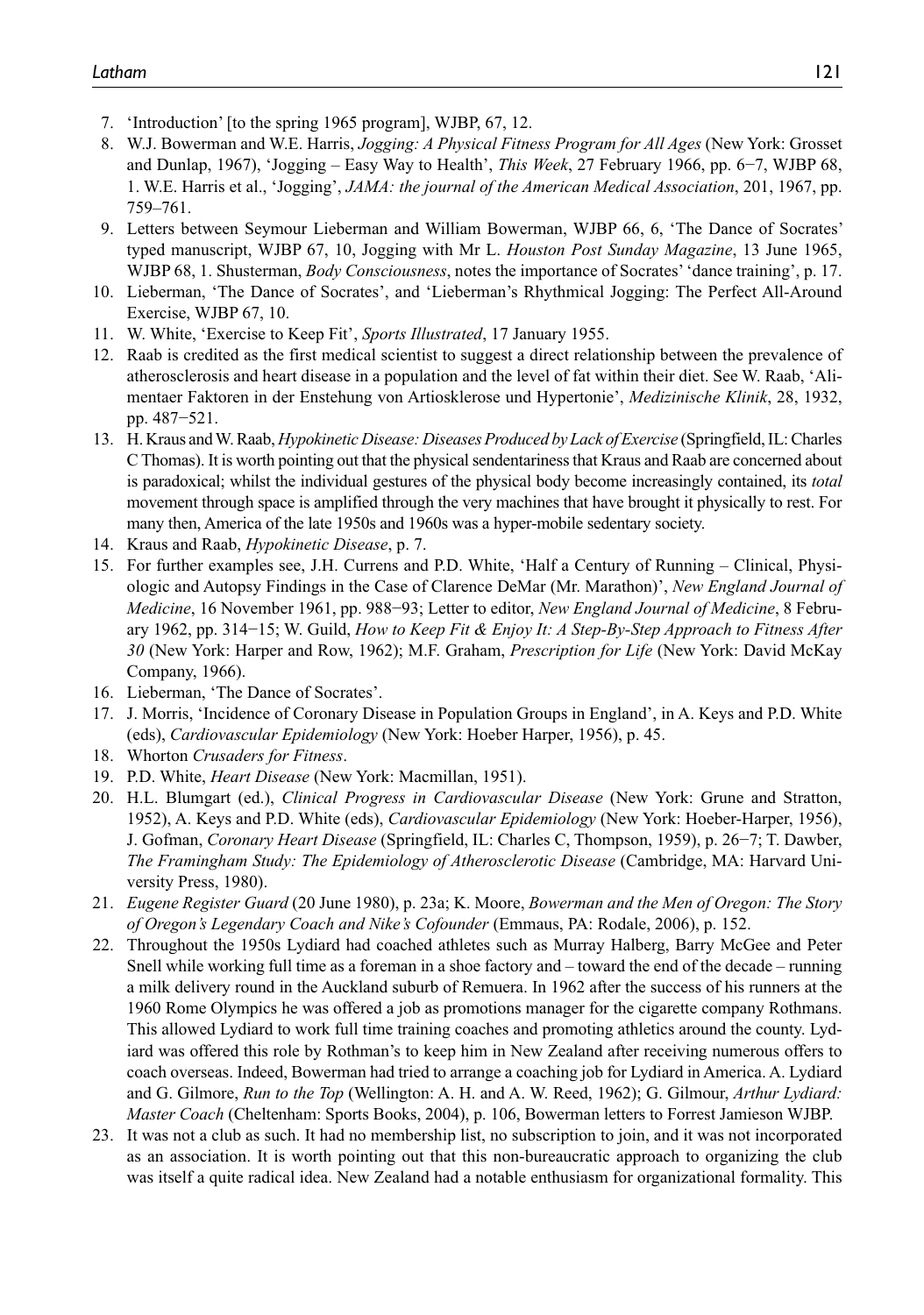formality reasserted itself in the Jogging Club in the late 1960s after Lydiard had left New Zealand to coach in Finland. The club became an officially incorporated association and introduced a uniform to be worn on all club jogs. See Wellington Methodist Harriers Club Scapbooks, ref. no. 88-282-1105/6/7/8, Auckland Joggers Club archive.

- 24. The club was specifically aimed at men over 40. In the early years participation was largely restricted to men. This reflected in part the fact that the problems jogging were directed at – the side effects of a sedentary lifestyle, heart disease, and excessive weight – were understood as a being those of middleaged men not women. It also reflected the pattern of homo-sociality that defined New Zealand society – and especially New Zealand sports – at the time. See J. Phillips, *A Man's Country* (Auckland: Penguin, 1987).
- 25. In New Zealand the Harrier packs would run non-competitively over a route, finishing with a competitive 'run in' over the last mile or half mile. Harrier running was a strongly established tradition in southern New Zealand cities such as Wellington, Christchurch and Dunedin with results from weekly training pack runs published in daily newspapers such as the Wellington's *Evening Post*. The first harrier clubs were established in Auckland in the late 1940s. By-and-large, harrier cross country was practiced by men in their teens and 20s. It was unusual (but not unheard of) for a runner to continue into their 30s. An article on harrier running from the late 1930s in the weekly national newspaper *New Zealand Truth* estimated that 'there must be at least a hundred or so [men around the country] bordering on 40 who run regularly'. Wellington Methodist Harriers Club Scapbooks, ref. no. 88-282-1105/6/7/8, Alexander Turnbull Library, Western Suburbs Amateur Athletic and Harrier Club, *Twenty one years of the Western Suburbs Amateur Athletic and Harrier Club* (Auckland: Self published).
- 26. W. Bowerman, 'How Jogging Found Me Out', manuscript, no date, WJBP, 68, 8.
- 27. W. Bowerman, 'How Jogging Found Me Out.'
- 28. W. Bowerman, 'How Jogging Found Me Out.' The following day the *Auckland Star*, 23 December 1963, p. 16 carried a photograph of Bowerman with the caption: '"The winner" says tired American coach Bill Bowerman holding 74-year-old jogger, Mr Andy Steedman's arm aloft in submission after a four-mile workout at Cornwall Park yesterday morning."
- 29. W. Bowerman, 'How Jogging Found Me Out.' Letter to Garth Gilmour, 16 September 1963, WJBP 66, 6; Letter to Bill Boni, 27 May 1965, WJBP 66, 9; G. Gilmour, *Run For Your Life: Jogging with Arthur Lydiard* (Auckland: Minerva, 1965), pp. 95−6; Gilmour, *Master Coach*, p. 113.
- 30. 'Dance of Socrates', 'Lieberman's Rhythmical Jogging'.
- 31. 'Jogger's Club about to be Born', *Eugene Register Guard*, 30 January 1963, p. 23; Moore, *The Men of Oregon*, p. 152.
- 32. Letter to Garth Gilmour 1963, WJBP, 66, 6; Gilmour, *Run for Your Life*, p. 96.
- 33. 50,000 copies of *The Joggers Manual* were distributed around Oregon. Letter to Mr Comer, 24 April 1964, WJBP, 66, 7.
- 34. This was pretty much exactly the method recommended by Lydiard. Lydiard and Gilmour, *Run to the Top*, pp. 146−7; Gilmour, *Run for Your Life*, pp. 74−5.
- 35. Gilmour and Lydiard, *Run to the Top*.
- 36. The President's Council on Youth Fitness founded by President Eisenhower in 1956 and prompted by an article unfavourably comparing the fitness of American children to those elsewhere co-authored by Hans Kraus – was aimed at child- and early adult-hood groups. In 1963 President Kennedy retitled the council The President's Council on Physical Fitness and expanded its remit to include Americans of all ages. Nonetheless, the council largely focused on the issue of fitness for those under 30. Thus, President Elect Kennedy in an article 'The soft American' published in *Sports Illustrated* in December 1960 concluded his argument for a national focus on physical fitness with these lines: 'All of us must consider our own responsibilities for the physical vigor of our children and of the young men and women of our community. We do not want our children to become a generation of spectators. Rather, we want each of them to be a participant in the vigorous life.'
- 37. Kraus and Raab, *Hypokinetic Disease*; T. Cureton, *Physical Fitness and Dynamic Health* (New York: The Dial Press, 1965), M. Graham, *Prescription for Life* (New York: David McKay Company, 1966).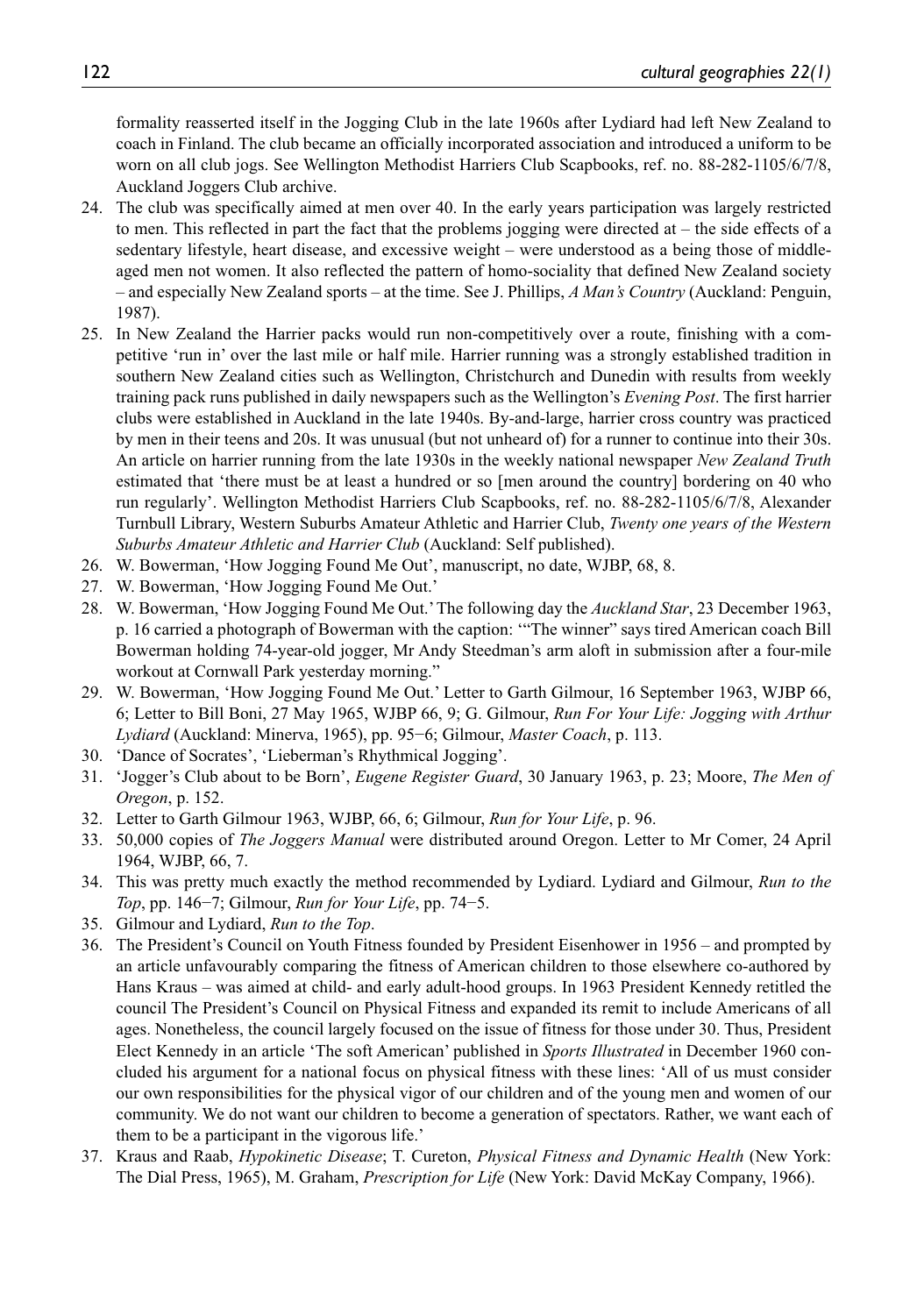- 38. The most high profile exemplar of this point of view was the prolific Peter Steincrohn M.D. See, for example, *You Don't Have to Exercise! Rest Begins at Forty* (New York: Doubleday, 1942), and *You Can Increase Your Heart-Power* (New York: Doubleday, 1958).
- 39. For example, W.A. Sodeman and G.E. Burch, *American Heart Journal*, 15(22), 1938; E.P. Boas, *JAMA*, 112, 1939, pp. 1887−92; W.B. Cooksey, 'Letter to Editor', *JAMA*, 113, 1939, p. 351; G. Fitzhugh and B.E. Hamilton, *JAMA*, 100, 1933, p. 475; A.J. French and W. Dock, *JAMA*, 124, 1944, p. 1233; J.C. Paterson, *Archives of Pathology*, 25, 1938, p. 474; *JAMA*, 112; 895, 1939; W.M. Yater et al., *American Heart Journal*, 36, 1948, p. 481. A sense of the entrenched belief that heart attacks were triggered by physical over exertion is evident in Columbia University cardiologist Charles Friedberg's discussion of the precipitating causes of 'acute coronary occlusions' in his widely read textbook *Diseases of the Heart* (Philadelphia, PA: W. B. Saunders, 1949), pp. 408−9. Friedberg starts by quoting the work of Phipps and Master, Dack and Jaffe which implied that an 'acute coronary occlusion' was as likely to happen while eating or sleeping as when undertaking physical exertion. He goes on to say, 'such studies may be invalidated by the difficulty of obtaining an accurate and complete history and especially by the nature of coronary occlusion.' 'In conclusion,' Friedberg writes, 'while the evidence adduced by Master and his associates might indicate that physical exertion is not an essential or even important precipitating cause in most cases of acute coronary thrombosis, it does not exclude the possibility that it induces at least in some of the instances of coronary Thrombosis.' The popularity of jogging and other forms of physical exercise from the mid-1960s onwards spawned a further literature on both heart attacks, and sudden death, during exercise in journals such as *JAMA* and *Circulation*.
- 40. A. Luisada, *Heart: A Physiological and Clinical Study of Cardio-Vascular Diseases*, 2nd Edition (Baltimore, MD: Williams and Wilkins Company, 1954).
- 41. H. Schroeder, *Hypertensive Diseases: Causes and Control* (Philadelphia, PA: Lea & Febiger, 1953), p. 382.
- 42. Cardiologists by and large understood arteriosclerosis which was understood as central to the development of coronary heart disease – as an inevitable part of the ageing process. The prevention of heart attacks was understood as living with this fact. Thus, Harold Steward advised in *Cardiac Therapy* (London: Cassell and Company, 1952) that to prevent myocardial infarctions (heart attacks) '[p]atients should be told to live in a manner commensurate with their chronological age or with the indicated age of the coronary vessels. Adequate rest, avoidance of obesity and excesses in diet, and regular vacation periods may be of benefit' (p. 547). That some people seemed to develop it earlier than others, or indeed barely at all, was largely discounted by physicians.
- 43. It is worth stressing that exercise physiologists arguing for the need for regular cardiovascular exercise also saw a causality between an over extended heart and heart attacks. However, they stressed the idea that exercising strengthened the heart, prepared it to deal with situations of stress. In the melodramatic words of Thomas Curton in his book *Physical Fitness and Dynamic Health* (New York: Dial Press): 'The average middle-aged man in this country is close to death. He is only one emotional shock or one sudden exertion away from a serious heart attack – this nation's leading cause of death' (p. 21).
- 44. Aside from Eugene, jogging also became widespread throughout the state of Oregon largely through the distribution of *The Joggers Manual*. The jogging phenomenon was also picked up by a number of national and out of state newspapers and magazines.
- 45. It is worth stressing here that this is not a problem that Lydiard paid much attention to when popularizing jogging in New Zealand. In *Run for Your Life: Jogging with Arthur Lydiard* the instructions to the jogging starting out was simply to run as far as you could and each day try and extend the jog's duration.
- 46. Letter to Bill Boni, 27 May 1965, p.4, WJBP, 66, 9.
- 47. WJBP.
- 48. See, for example, P.D. White, 'The Role of Inactivity in Production of Disease', foreword in Kraus and Raab, *Hypokenetic Disease*, pp. v−vi; J. Gofman, *Coronary Heart Disease*, pp. 290−303; T. Dawber, F. Moore and G. Mann, 'Coronary Heart Disease in the Framingham Study', *American Journal of Public Health*, 47, 1957, pp. 4−24; W. Kannel, T. Dawber, A. Kagan, N. Revotskei and J Stokes, 'Factors of Risk in the Development of Coronary Heart Disease – Six Year Follow-Up Experience: The Framingham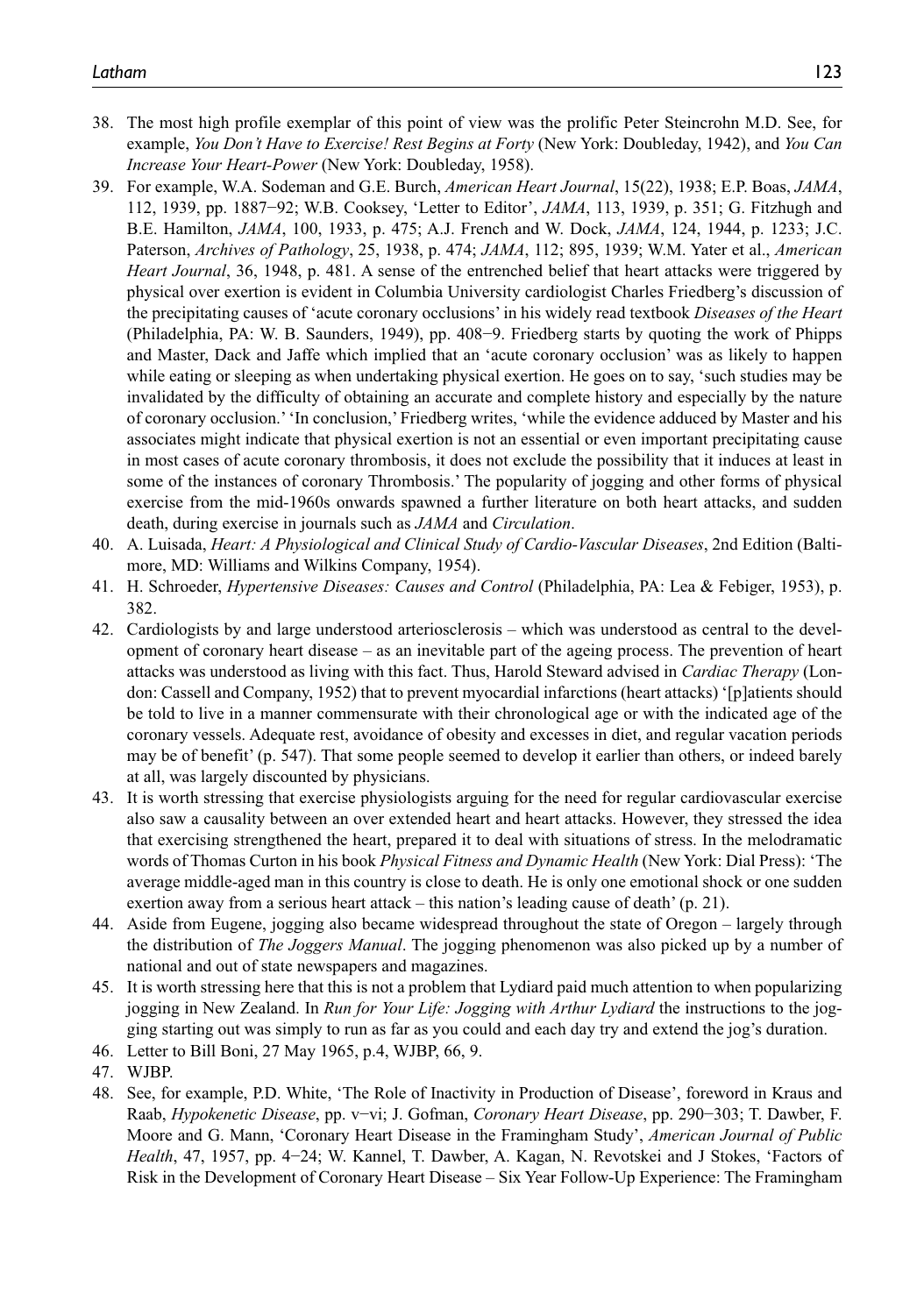Study', *Annals of Internal Medicine*, 55, 1961, pp. 33−50; A. Keys, 'Human Atherosclerosis and the Diet', *Circulation*, 5, 1952, pp. 115−18; A. Keys, H. Taylor, H. Blackburn, J. Brozek, J. Anderson and E. Simonson, 'Coronary Heart Disease among Minnesota Business and Professional Men Followed 15 Years', *Circulation*, 28, 1961, pp. 381–95. These studies did not discount the link between habitual physical exertion and coronary heart disease. They did suggest its importance was secondary to a number of other risk factors.

- 49. B. Benson, 'Jogging' manuscript for *Old Oregon* magazine, December 1965, WJBP, 67, 8.
- 50. For an account on how Bowerman trained his college athletes, see Moore, *Bowerman and the Men of Oregon*; W. Bowerman, 'Clinic Notes: Training for the 1500 Meter (or Mile) Run', *International Track and Field Digest*, pp. 81−2, 84−5.
- 51. B. Bowerman, 'Intervals Can Be for Everyone', *Runners World*, December 1978, pp. 58−61.
- 52. Interval training was popularized through the late 1940s and 1950s through the successes of prominent international coaches such as the Austrian Franz Stampfl (trainer of Roger Bannister) and the Hungarian Mihaly Igloi. See F. Wilt, *How They Train;* T. Gotaas, *Running: A Global History* (London: Reaktion, 2008), pp. 191, 210−11, J. Bale, *Roger Bannister and the Four Minute Mile (London: Routledge, 2004).*
- 53. B. Bowerman, 'Fartlek Workouts Improve Speed and Style through Running Games', *Runners world*, January 1979, pp. 70−5.
- 54. This was borrowed from Lydiard. See Lydiard and Gilmour, *Run to the Top.* Bowerman appears only to have started using this type of work out for his runners in the early 1960s. He had been using variations of interval and fartlek training since the early 1950s,
- 55. Prior to starting the program recruits were given a medical examination to ensure they did not have any underlying health issues and establish their underlying level of fitness. This involved taking 'recordings of pulse rate and blood pressure at rest and after 50 hops on one foot, an estimation of vital capacity and maximum expiratory flow rates, and measurements of height, weight, girth of abdomen, and circumference of chest after normal expiration (Harris et al., *JAMA*, p. 759).
- 56. Bowerman and Harris, Guide for Joggers, Undated Mimo, WJBP, 67/12.
- 57. Joggers 6th and 7th week, WJBP, 66, 12.
- 58. About 50 percent according to Harris et al., *JAMA*, p. 760.
- 59. Letter to Bill Boni, 27 May 1965, WJBP 66, 9.
- 60. None of the 363 participants involved in the first three trials suffered a heart attack whilst in the jogging program. Participants on average dropped 6 pounds in weight; those who had been overweight to start with had lost 7.8 pounds. (This still left the overweight men almost 10 pounds heavier than they should be based on standard life insurance tables.) Overall participants' systolic blood pressure had dropped by 11.4 mm Hg and diastolic pressure by 7.8 mm (Harris et al., *JAMA*).
- 61. The first six 'major objectives' of the spring 1966 trial were: '1) To find the causes of drop-outs. 2) To find the causes of pain in the legs and back that develop in joggers. 3) Methods of preventing and correcting these leg and back pains. 4) How many that develop leg and back pain have gout. 5) How many participants can follow the regular program without difficulty. 6) How many of the participants need to progress slower or faster and for what reasons', WJBP, 66, 11.
- 62. Many practices that came to be seen as intimately bound up with the rise of sedentary ways of living where on the introduction understood as enhancing corporeal dynamism. Thus, motoring initially was understood as a physically invigorating, healthful, pursuit. See E. Shove, M. Pantzer and M. Watson, *The Dynamics of Social Practice* (London: SAGE, 2012).
- 63. The quote is Schusterman paraphrasing Dewey. See R. Schusterman, *Body Consciousness: A Philosophy of Mindfulness and Somaesthetics* (Cambridge: Cambridge University Press, 2008).
- 64. Bowerman and Harris, *Jogging: An Adult Physical Fitness Program* (Self Published, Eugene, 1966,), p. 7, 68/10. This was published whilst Bowerman and Harris continued running jogging trials. By this time trials had expanded to include women (although these were not reported in the *JAMA* article) and a small cohort of men who recovering from coronary infarctions (again not reported in the *JAMA* article). The work with heart patients did form the core of a PhD thesis: Curtis Nelson, 'Radioelectocardiographic Analysis of Post-Cardiac Subjects Following Periods of Training' (University of Oregon, 1969).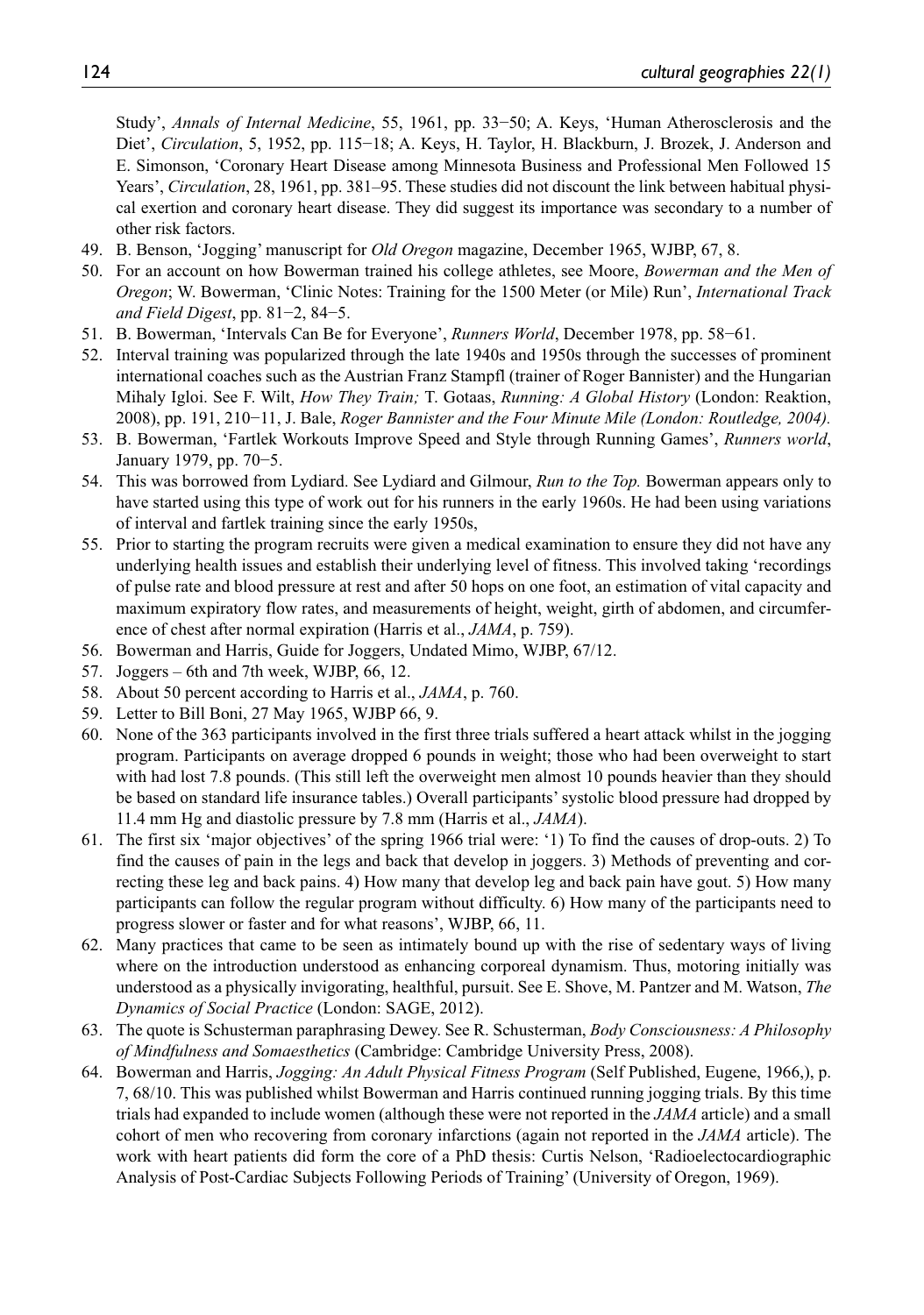- 65. Bowerman and Harris, *Jogging: A Physical Fitness Program for All Ages*, p. 7.
- 66. Bowerman and Harris, *Jogging: A Physical Fitness Program for All Ages*, p. 29.
- 67. Bowerman and Harris, *Jogging: A Physical Fitness Program for All Ages*, p. 17.
- 68. Bowerman and Harris, *Jogging: A Physical Fitness Program for All Ages*, pp. 37−9.
- 69. Bowerman and Harris, *Jogging: A Physical Fitness Program for All Ages*, p. 7.
- 70. They suggested that the jogger should 'stand up straight,' that 'legs should move freely from the hips,' and that ideally the joggers foot should hit the ground in 'heel-to-toe' motion. But the jogger was reminded that '*how you jog is never as important as that you jog*' (Bowerman and Harris, *Jogging: A Physical Fitness Program for All Ages*, p. 25). Bowerman had carefully studied the running mechanics of his middle and long-distance runners. However, he had a pragmatic approach to the application of this knowledge: '[B]ody mechanic should be taught,' he wrote in an article in *Athletics Journal*. '[H]owever, if the athlete achieves better results without them, then they should be abandoned' (Bill Bowerman, 'Mile Mechanism and Training Techniques', *Athletics Journal*, January 1960, p. 9).
- 71. Bowerman and Harris, *Jogging: A Physical Fitness Program for All Ages*, p. 9.
- 72. Running economy increases the more one runs. This is as true of untrained runners as it is of elite runners. Thus, faster runners are not simply fast because they have high levels of cardiovascular fitness but also because they become highly skilled in the biomechanics of running. See Tim Noakes, *Lore of Running*, 4th Edition (Champaign, IL: Human Kinetics, 2003); Bernd Heinrich, *Why We Run: A Natural History* (New York: Ecco, 2001).
- 73. This suggests interesting links with the phenomenological framings of body consciousness and intelligence. 'We said earlier that it is the body which "understands" in the acquisition of habituality. This way of putting it will appear absurd, if understanding is subsuming a sense datum under an idea, and if the body is an object. But the phenomenon of habituality is just what prompts us to revise our notion of "understand" and our notion of the body. To understand is to experience harmony between what we aim at and what is given, between the intention and the performance – and the body is our anchorage in the world' (Merleau Ponty, *Phenomenology of Perception*, p. 144).
- 74. Bowerman and Harris, *Jogging: A Physical Fitness Program for All Ages*, p. 9.
- 75. See E. Zerubavel, *Hidden Rhythms: Schedules and Calendars in Social Life* (Berkeley: University of California, 1981).
- 76. This is to follow the argument John Dewey made in *Human Nature and Conduct* and those made by practice theorists such as Elizabeth Shove and colleagues. See Schusterman, *Body Consciousness*, pp. 189−202; Shove, 'Converging Conventions of Comfort, Cleanliness and Convenience'.
- 77. See J. Dewey, *The Public and its Problems* (Henry Holt: New York, 1927), pp. 158−61.
- 78. See Whorton, *Crusaders for Fitness*; Thomas de la Pena, *The Body Electric*; Tom Lutz, *American Nervousness, 1903: An Anecdotal History* (Ithaca: Cornell University Press, 1991).
- 79. Zerubavel, *Hidden Rhythms*, p. 54.
- 80. Given the pervasiveness of the idea that physical fitness is a discrete task that requires the scheduling of a particular part of the day to maintain or develop (an idea that is fostered from school onwards with its slots for physical education and sport) it is challenging to imagine alternative approaches to physical exercise. Recent work within public health on so-called 'active travel' (cycling and walking instead of using motorized transport) is one contemporary example to think beyond the exercise schedule. See, for example, I. Roberts with P. Edwards, *The Energy Glut: The Politics of Fatness in an Overheating World* (London: Zed Books, 2010).
- 81. It is perhaps also worth stressing at this point that the emergence of jogging is entwined with an ongoing shift in how public health bodies were thinking about governing a population's health. This has been the focus of a great deal of interesting work in geography, much of it influenced by the writings of Michel Foucault. See, for example, B. Evans and R. Colls, 'Measuring Fatness and Governing Bodies', *Antipode*, 41, 2009, pp. 1051−83; C. Herrick, *Governing Health and Consumption: Sensible Citizens, Behaviour and the City* (Bristol: Policy Press, 2010).
- 82. 'Star Boxer also a Star Citizen', *New York Times*, 30 December 1955, p. 30.
- 83. 'Women Slashed in Attack in Daylight in Central Park', *New York Times*, 18 November 1971.